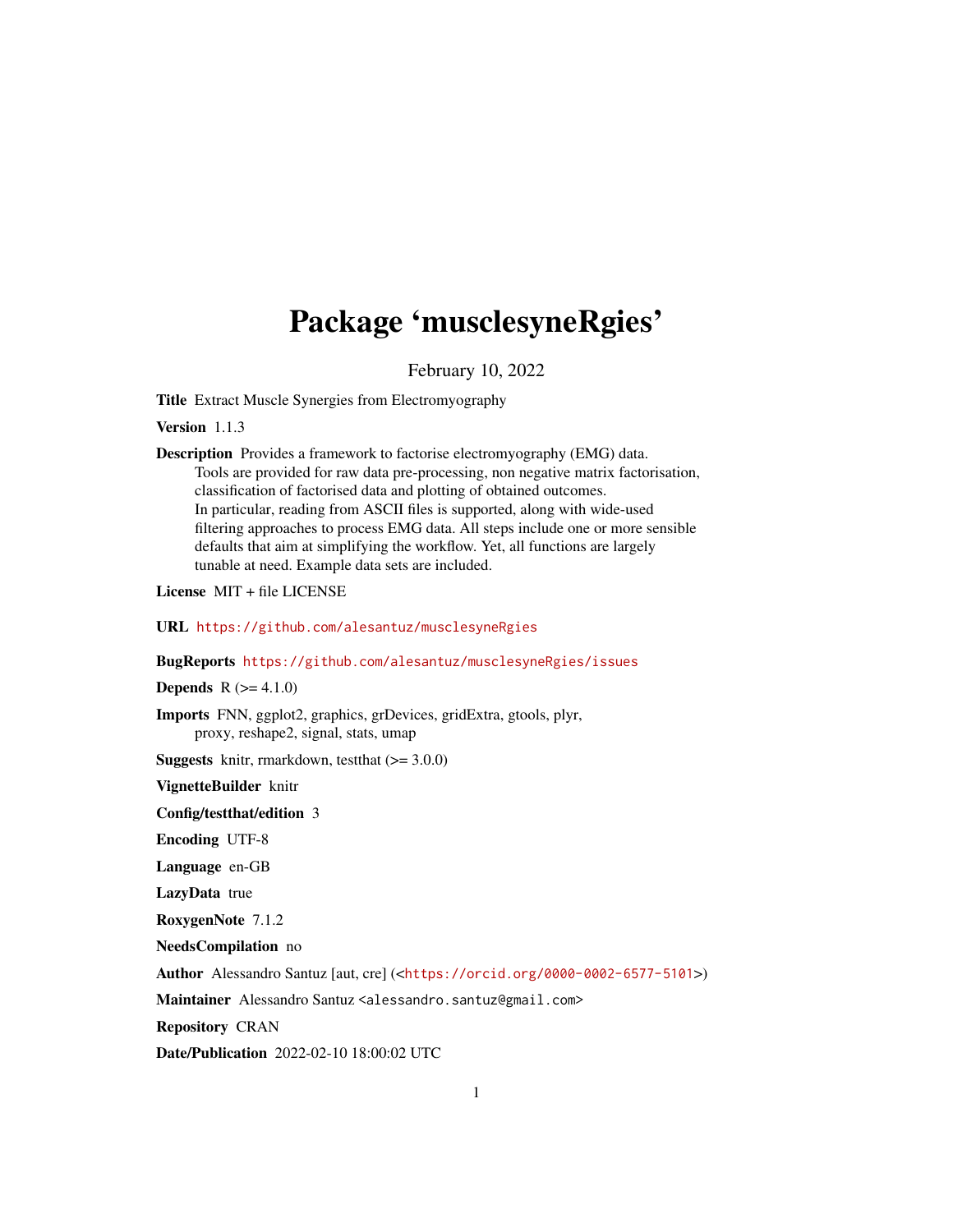## <span id="page-1-0"></span>R topics documented:

|       |         | 3              |
|-------|---------|----------------|
|       |         | $\overline{4}$ |
|       |         | 6              |
|       |         | $\overline{7}$ |
|       |         |                |
|       |         |                |
|       |         |                |
|       |         |                |
|       |         |                |
|       |         |                |
|       |         |                |
|       |         |                |
|       |         |                |
|       |         |                |
|       |         |                |
|       |         |                |
|       | $s$ MLE |                |
|       |         |                |
|       |         |                |
|       |         |                |
| Index |         | 27             |

# classify\_kmeans *Muscle synergy classification with k-means*

### Description

Muscle synergy classification with k-means

#### Usage

```
classify_{\text{kmeans}(x, \text{MSE}_\text{lim} = 0.001, \text{ inspect} = FALSE, \text{show}_\text{plot} = FALSE)
```

|           | A list of musclesyne Regies objects                                             |
|-----------|---------------------------------------------------------------------------------|
| MSE lim   | Mean squared error threshold for determining the minimum number of clusters     |
| inspect   | Logical, ask for interactive re-ordering or go fully automated?                 |
| show_plot | Logical, to decide whether plots should be plotted in the active graphic device |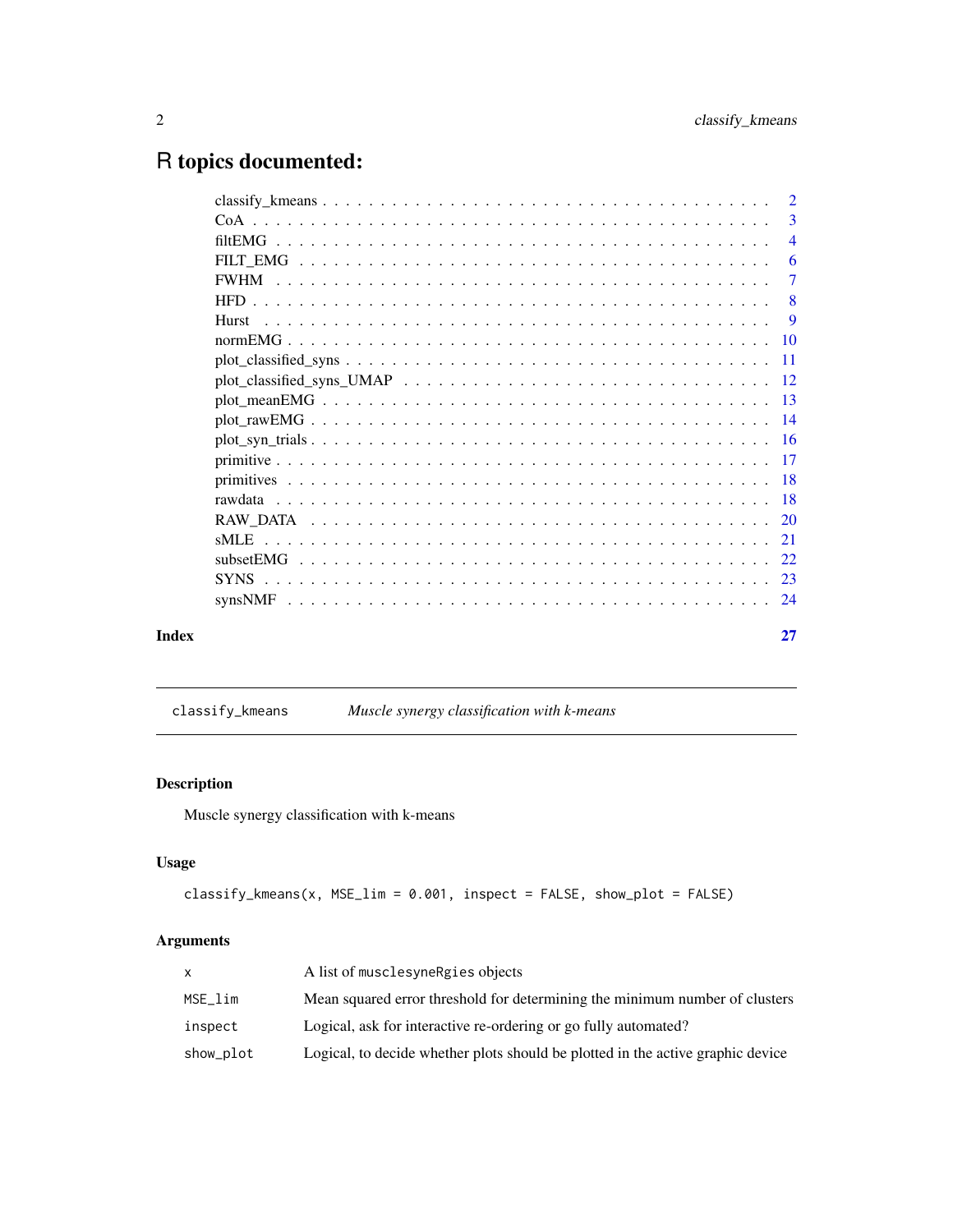#### <span id="page-2-0"></span> $CoA$  3

### Details

This function must be applied to a list with a sufficient amount of trials, otherwise the classification will not work. Typically, at least 10 trials for the same condition are needed for satisfactory classification. If show\_plot is TRUE (default) plots are also shown in the active graphic device. Plots can then be saved with the preferred export method, such as ggplot2::ggsave.

#### Value

List of musclesyneRgies objects, each with elements:

- syns factorisation rank or minimum number of synergies
- M motor modules (time-invariant coefficients)
- P motor primitives (time-dependent coefficients)
- V original data
- Vr reconstructed data
- iterations number of iterations to convergence
- R2 quality of reconstruction (coefficient of determination)
- rank\_type was the rank fixed or variable?
- classification classification type (k-means)

#### Examples

```
# Load some data
data(SYNS)
# Classify synergies
SYNS_classified <- classify_kmeans(SYNS)
```
#### CoA *Centre of activity*

#### Description

Centre of activity

#### Usage

CoA(x)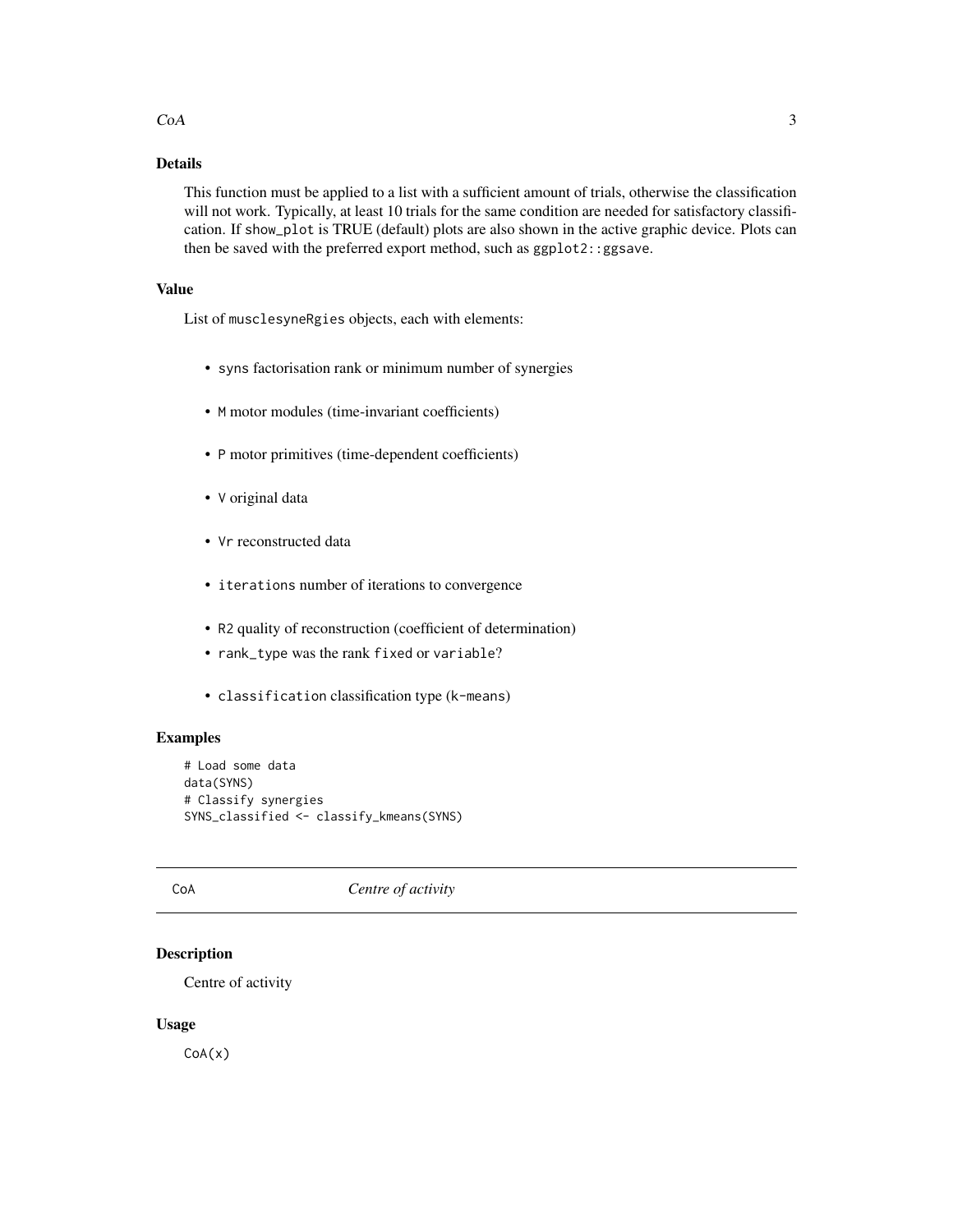#### <span id="page-3-0"></span>Arguments

x A time series (numeric)

#### Value

The centre of activity of the time series, calculated with circular statistics

#### References

Martino, G. et al. Locomotor patterns in cerebellar ataxia. J. Neurophysiol. 112, 2810–2821 (2014).

#### Examples

```
# Number of users connected to the Internet through a server every minute
ts <- datasets::WWWusage[1:80]
# Calculate CoA
ts_CoA <- CoA(ts)
# Plot
```

```
plot(ts, ty = "l", xlab = "Time", ylab = "Number of users")graphics::abline(v = ts\_CoA, lwd = 2, lty = 2)
```
filtEMG *To filter raw EMG*

#### Description

To filter raw EMG

#### Usage

```
filtEMG(
  x,
 demean = TRUE,
  rectif = "fullwave",
 HPF = 50,
 HPo = 4,
 LPF = 20,
 LPo = 4,
 min\_sub = TRUE,ampl_norm = TRUE
)
```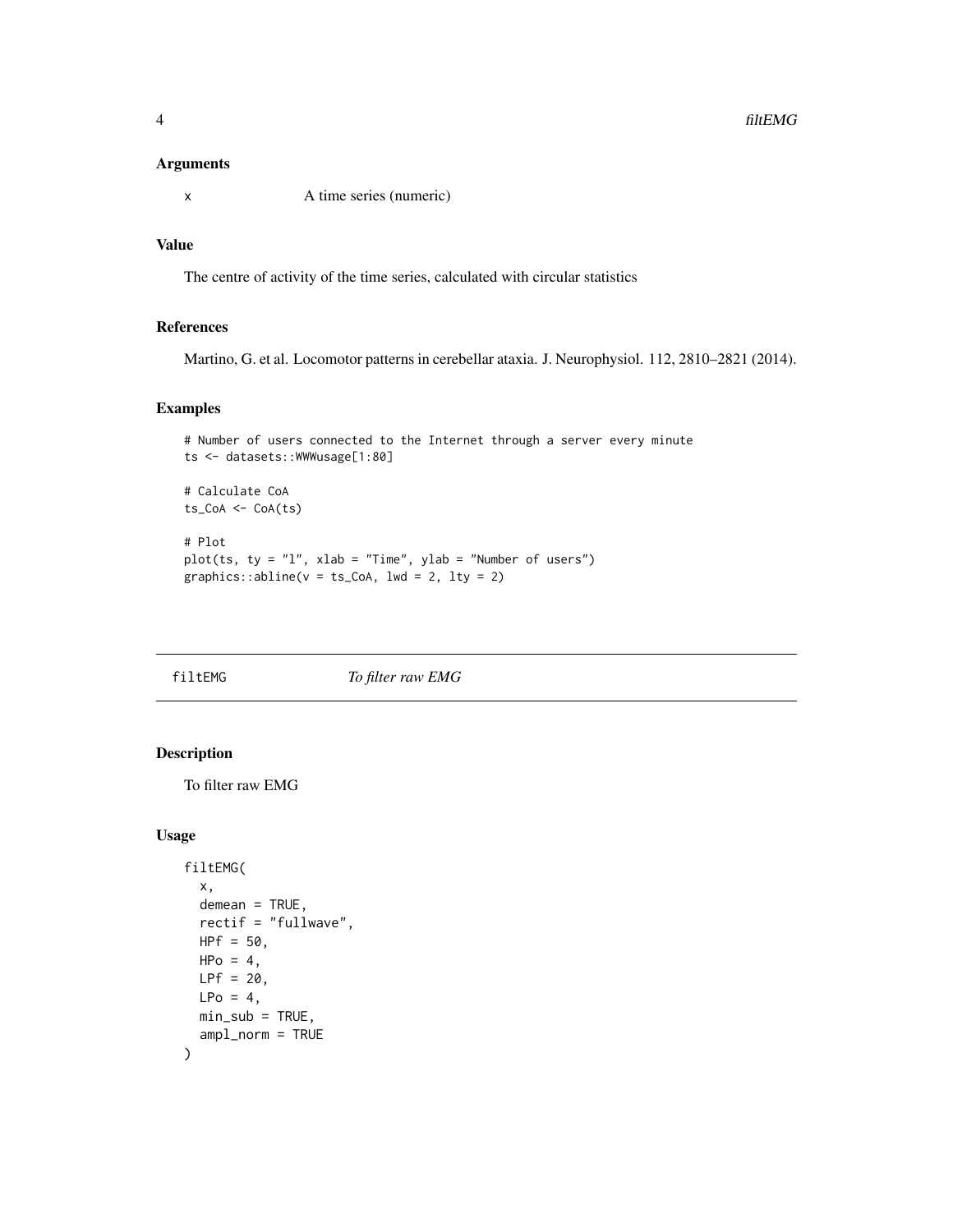#### filtEMG 5

#### Arguments

| X            | Object of class EMG with elements cycles and emg                         |
|--------------|--------------------------------------------------------------------------|
| demean       | Logical: should EMG be demeaned?                                         |
| rectif       | Rectification type: "fullwave", halfwave" or "none"                      |
| <b>HPf</b>   | High-pass filter cut-off frequency, use 0 to exclude high-pass filtering |
| <b>HPo</b>   | High-pass filter order                                                   |
| LPf          | Low-pass filter cut-off frequency, use 0 to exclude Low-pass filtering   |
| <b>LPo</b>   | Low-pass filter order                                                    |
| $min\_sub$   | Logical: should the minimum be subtracted?                               |
| $ampl\_norm$ | Logical: should amplitude be normalised?                                 |

#### Details

Lists in the correct format can be created with the function  $\mathsf{rawdata}()$ . The first column of each emg element must be time in the same units as those used for cycles (e.g., [s] or [ms]).

#### Value

Object of class EMG with elements:

- cycles data frame containing cycle timings, with as many columns as many cycle subdivisions are wanted
- emg data frame containing filtered EMG data in columns, first column is time

#### References

Santuz, A., Ekizos, A., Janshen, L., Baltzopoulos, V. & Arampatzis, A. On the Methodological Implications of Extracting Muscle Synergies from Human Locomotion. Int. J. Neural Syst. 27, 1750007 (2017).

#### Examples

```
# Load some data
data("RAW_DATA")
# Filter raw EMG
filtered_EMG <- lapply(
  RAW_DATA,
  function(x) {
    filtEMG(x,
      HPF = 50,HPo = 4,
      LPF = 20,LPo = 4)
 }
\lambda
```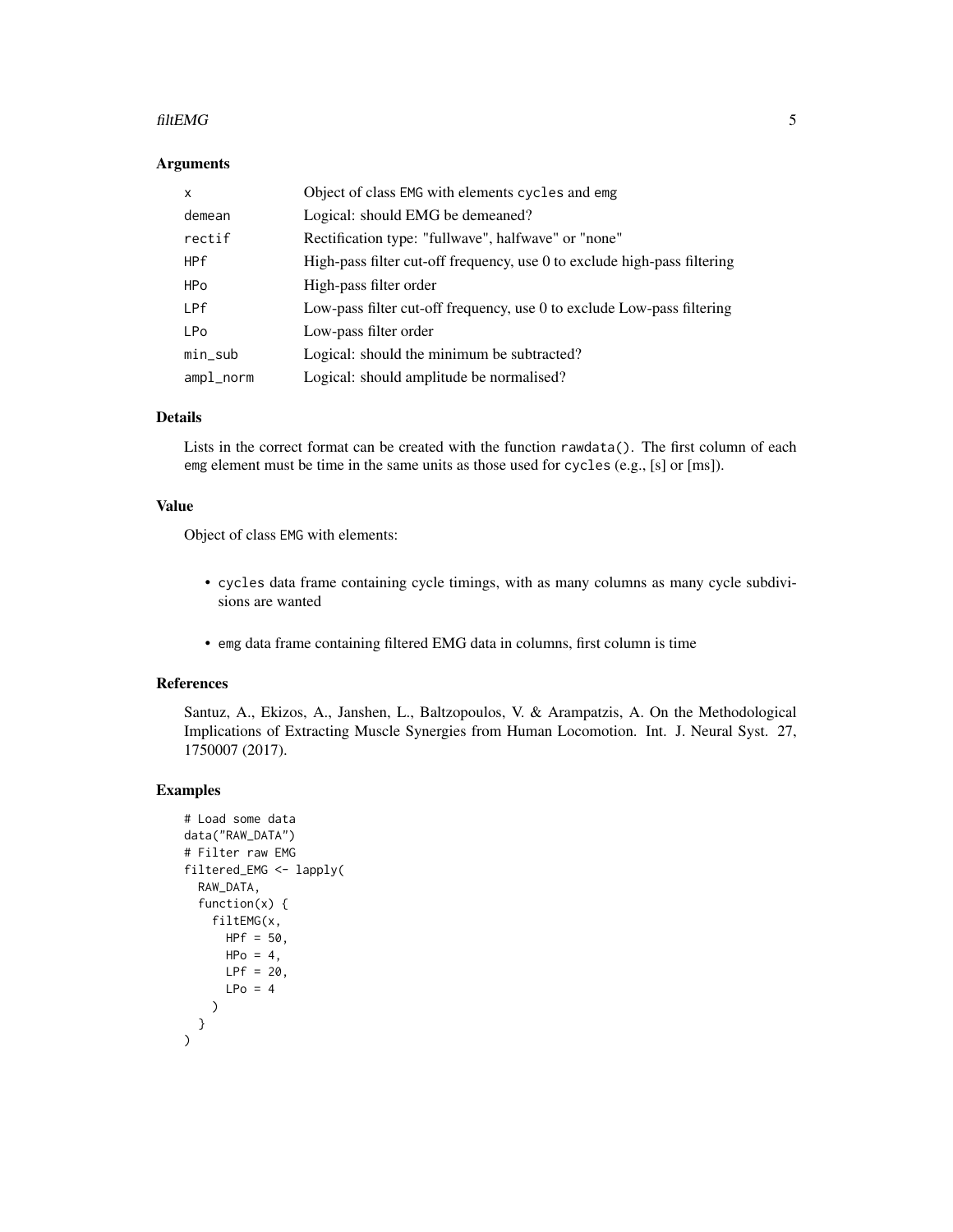<span id="page-5-0"></span>

A list containing filtered and time-normalised electromyographic (EMG) human data from the rightside lower limb recorded during one walking trial.

#### Usage

FILT\_EMG

#### Format

A list containing one object of class EMG with elements cycles and emg, both data frames.

ID0012\_TW\_01 Object of class EMG containing the two following data frames:

cycles Gait cycle-timings, in seconds.

emg Filtered and time-normalised EMG, first column is time in points, muscles named as:

ME=gluteus medius MA=gluteus maximus FL=tensor fasciae latae RF=rectus femoris VM=vastus medialis VL=vastus lateralis ST=semitendinosus BF=biceps femoris TA=tibialis anterior PL=peroneus longus GM=gastrocnemius medialis GL=gastrocnemius lateralis SO=soleus

#### Source

doi: [10.1016/j.isci.2019.100796](https://doi.org/10.1016/j.isci.2019.100796)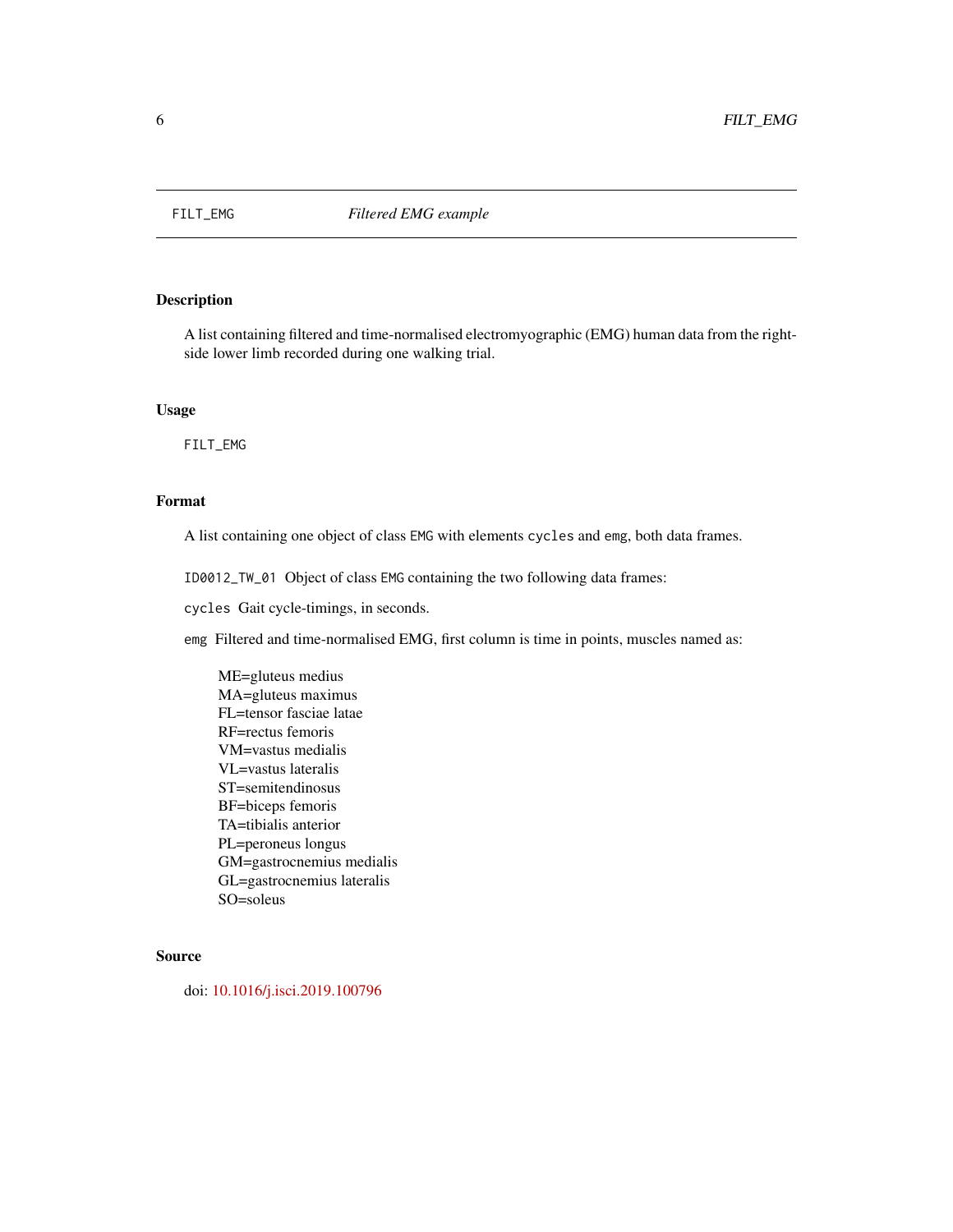<span id="page-6-0"></span>

Full width at half maximum

#### Usage

```
FWHM(x, sub_minimum = TRUE)
```
#### Arguments

|             | A time series (numeric)                                                   |
|-------------|---------------------------------------------------------------------------|
| sub_minimum | Logical; should the minimum be subtracted before amplitude normalisation? |

#### Value

The full width at half maximum of the time series.

#### References

Martino, G. et al. Locomotor patterns in cerebellar ataxia. J. Neurophysiol. 112, 2810–2821 (2014).

#### Examples

```
# Number of users connected to the Internet through a server every minute
ts <- datasets::WWWusage
# Calculate FWHM
ts_FWHM <- FWHM(ts)
# Half maximum (for the plots)
hm \leq min(ts) + (max(ts) - min(ts)) / 2hm_plot <- ts
hm_plot[which(hm_plot > hm)] <- hm
hm_plot[which(hm_plot < hm)] <- NA
# Plots
plot(ts, ty = "l", xlab = "Time", ylab = "Number of users")lines(hm\_plot, lwd = 3, col = 2)
```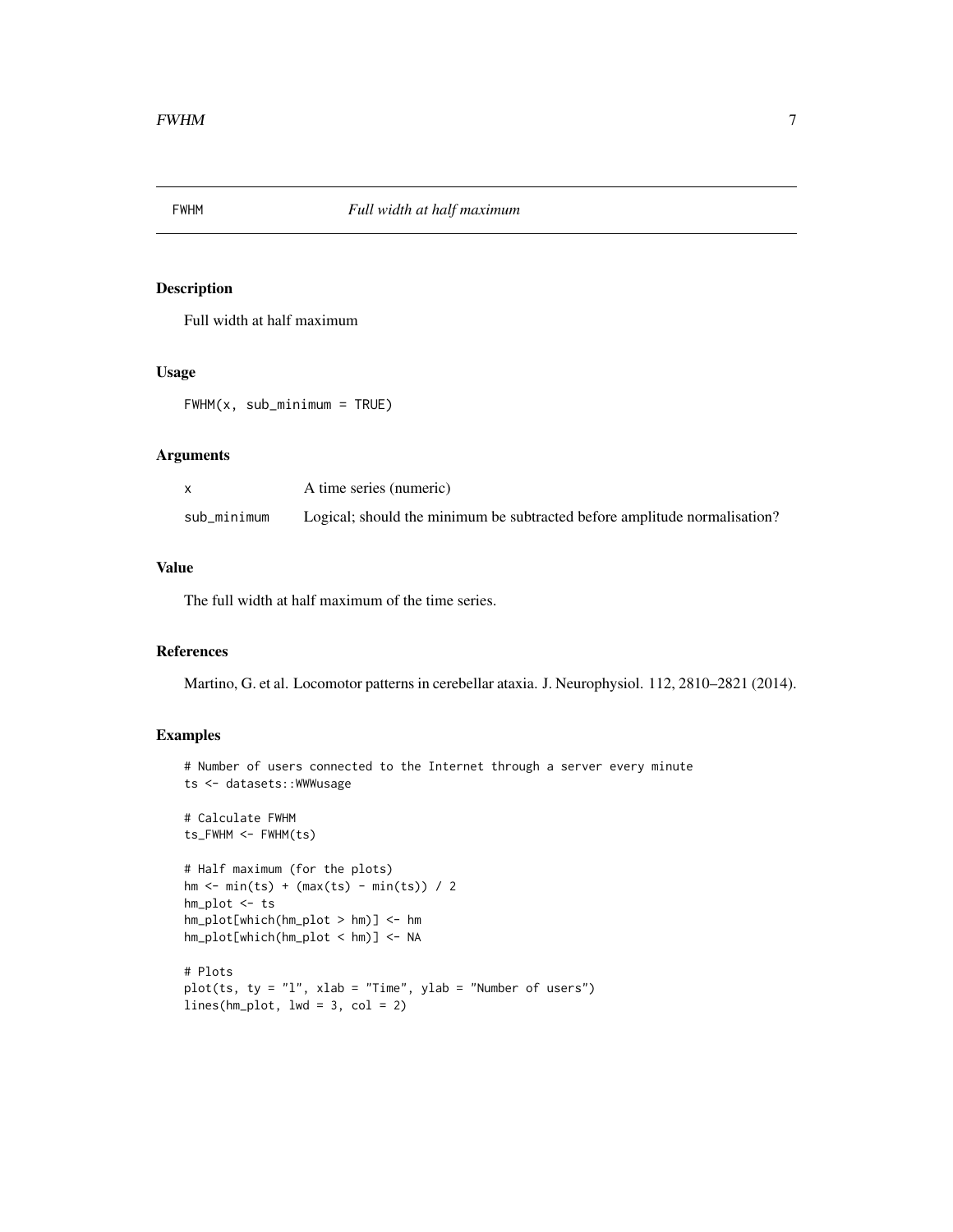Higuchi's fractal dimension

#### Usage

 $HFD(P, k_max = 10)$ 

#### Arguments

| P     | A time series (numeric)         |
|-------|---------------------------------|
| k_max | Maximum window length in points |

#### Details

For motor primitives, only the most linear part of the log-log plot should be used, as reported in Santuz, Akay (2020).

#### Value

A list with elements:

- loglog containing the log-log plot from which the HFD is calculated
- Higuchi containing the Higuchi's fractal dimension of the time series.

#### References

Higuchi, T. Approach to an irregular time series on the basis of the fractal theory. Phys. D Nonlinear Phenom. 31, 277–283 (1988).

Santuz, A. & Akay, T. Fractal analysis of muscle activity patterns during locomotion: pitfalls and how to avoid them. J. Neurophysiol. 124, 1083–1091 (2020).

#### Examples

```
# Measurements of the annual flow of the river Nile at Aswan
flow <- datasets::Nile
# Calculate HFD
fractal_dimension <- HFD(flow)$Higuchi
message("Higuchi's fractal dimension: ", round(fractal_dimension, 3))
```
# Thirty-cycle locomotor primitive from Santuz & Akay (2020)

<span id="page-7-0"></span>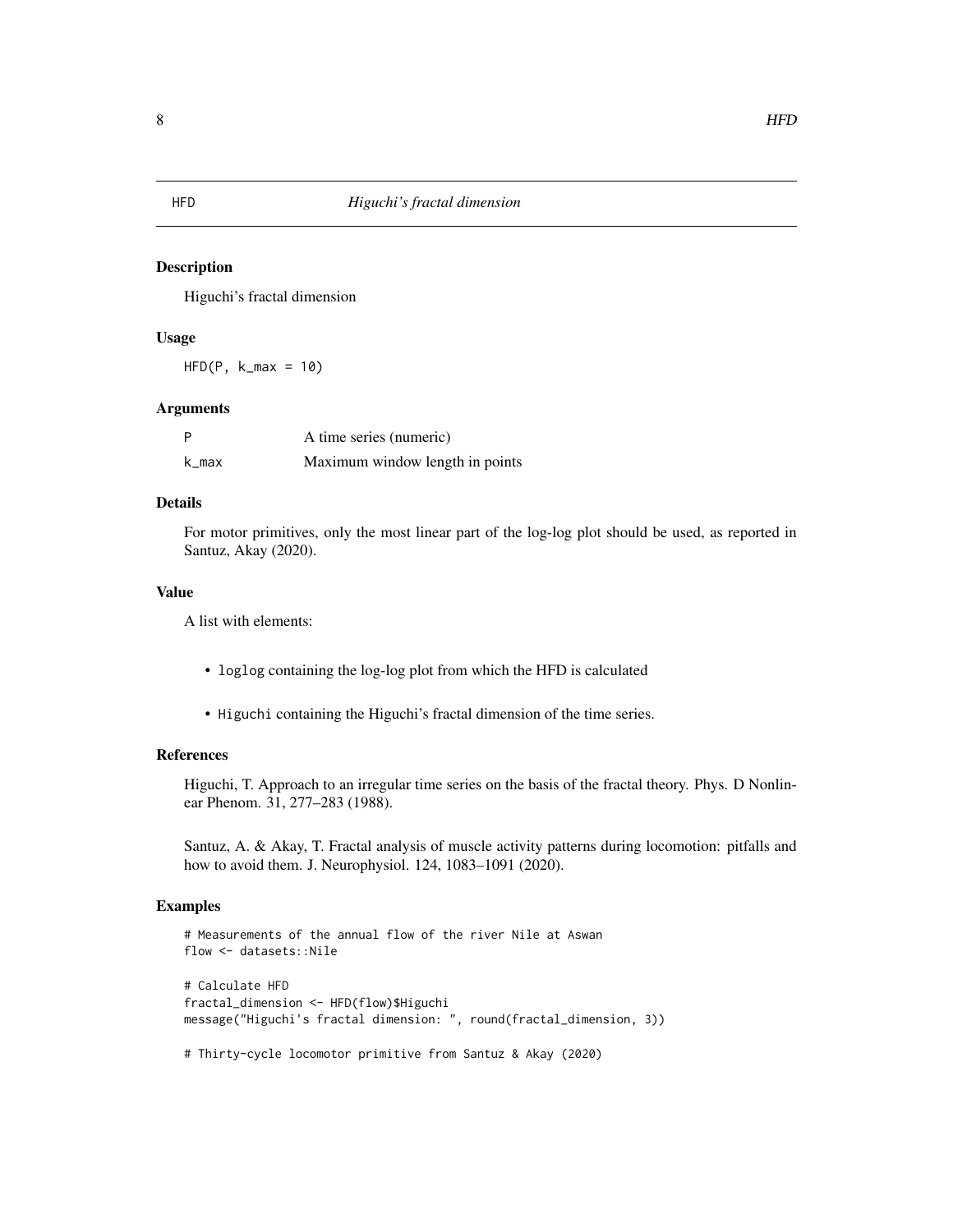#### <span id="page-8-0"></span>Hurst 9

```
data(primitive)
fractal_dimension <- HFD(primitive$signal)$Higuchi
message("Higuchi's fractal dimension: ", round(fractal_dimension, 3))
```
Hurst *Hurst exponent*

#### Description

Hurst exponent

#### Usage

Hurst(P, min\_win = 2)

#### Arguments

| P       | A time series (numeric)         |
|---------|---------------------------------|
| min_win | Minimum window length in points |

#### Details

Hurst calculates the Hurst exponent based on the R/S approach as in Hurst (1951). For motor primitives, the minimum window length should be bigger than the period (i.e., the length of each cycle), as reported in Santuz, Akay (2020).

#### Value

A list with elements:

- loglog containing the log-log plot from which the HFD is calculated
- Hurst containing the Higuchi's fractal dimension of the time series.

#### References

Hurst, H. E. Long-term storage capacity of reservoirs. Trans. Am. Soc. Civ. Eng. 116, 770-808 (1951).

Santuz, A. & Akay, T. Fractal analysis of muscle activity patterns during locomotion: pitfalls and how to avoid them. J. Neurophysiol. 124, 1083-1091 (2020).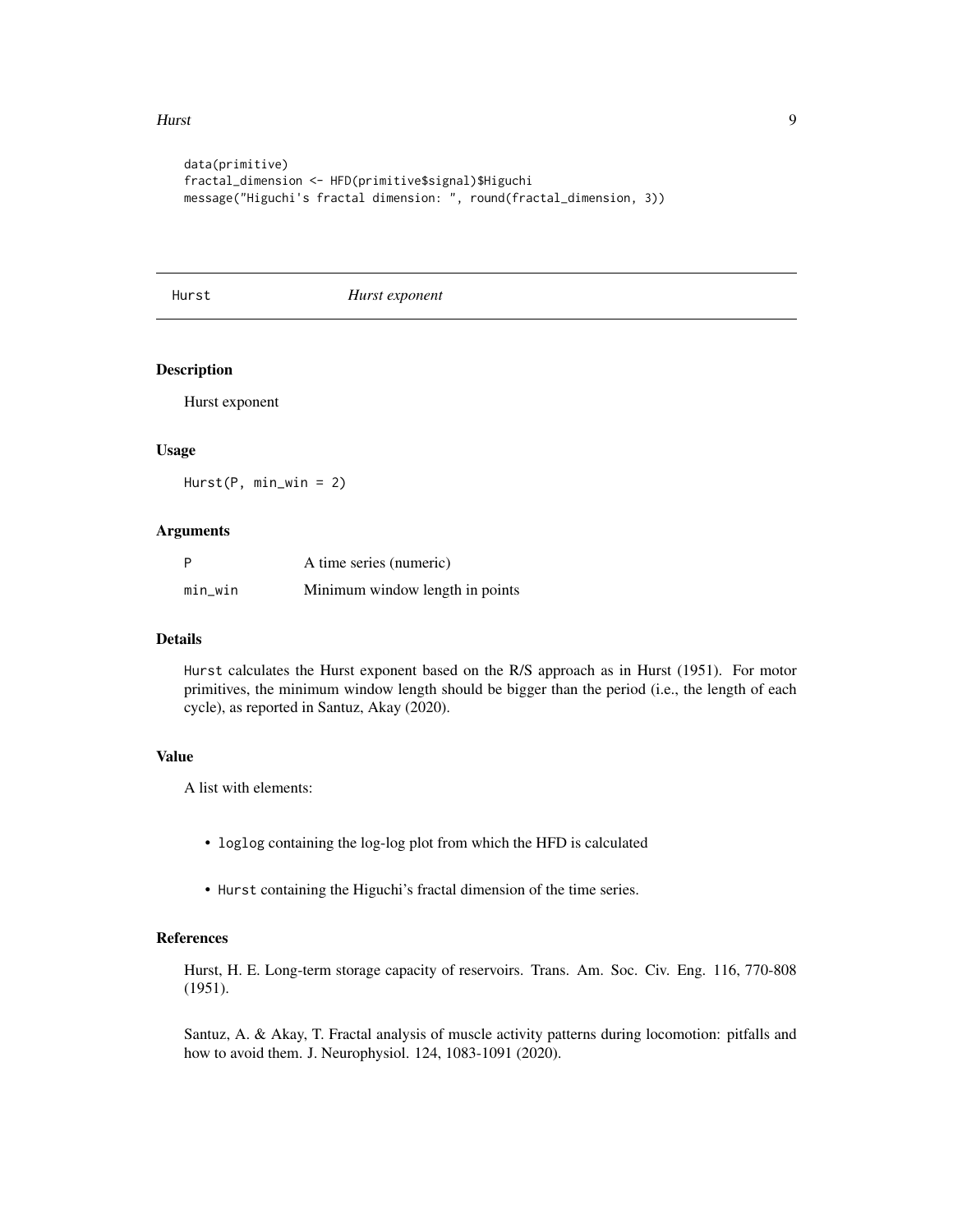#### <span id="page-9-0"></span>Examples

```
# Measurements of the annual flow of the river Nile at Aswan
flow <- datasets::Nile
# Calculate Hurst exponent
H <- Hurst(flow)$Hurst
message("Hurst exponent: ", round(H, 3))
# Thirty-cycle locomotor primitive from Santuz & Akay (2020)
data(primitive)
H <- Hurst(primitive$signal, min_win = max(primitive$time))$Hurst
message("Hurst exponent: ", round(H, 3))
```
normEMG *To time-normalise filtered EMG*

#### Description

To time-normalise filtered EMG

#### Usage

 $normEMG(x, trim = TRUE, cy_max = NA, cycle\_div = NA)$ 

#### Arguments

| X         | Object of class EMG with elements cycles and emg                                                  |
|-----------|---------------------------------------------------------------------------------------------------|
| trim      | Logical: should first and last cycle be trimmed to remove filtering effects?                      |
| $cy_max$  | Maximum number of cycles to be considered                                                         |
| cycle_div | A vector or one dimensional array with the number of points each cycle should<br>be normalised to |

#### Details

Lists in the correct format can be created with the function rawdata(). The first column of each emg element must be time in the same units as those used for cycles (e.g., [s] or [ms]).

#### Value

Object of class EMG with elements:

- cycles data frame containing cycle timings, with as many columns as many cycle subdivisions are wanted
- emg data frame containing filtered and time-normalised EMG data in columns, first column is time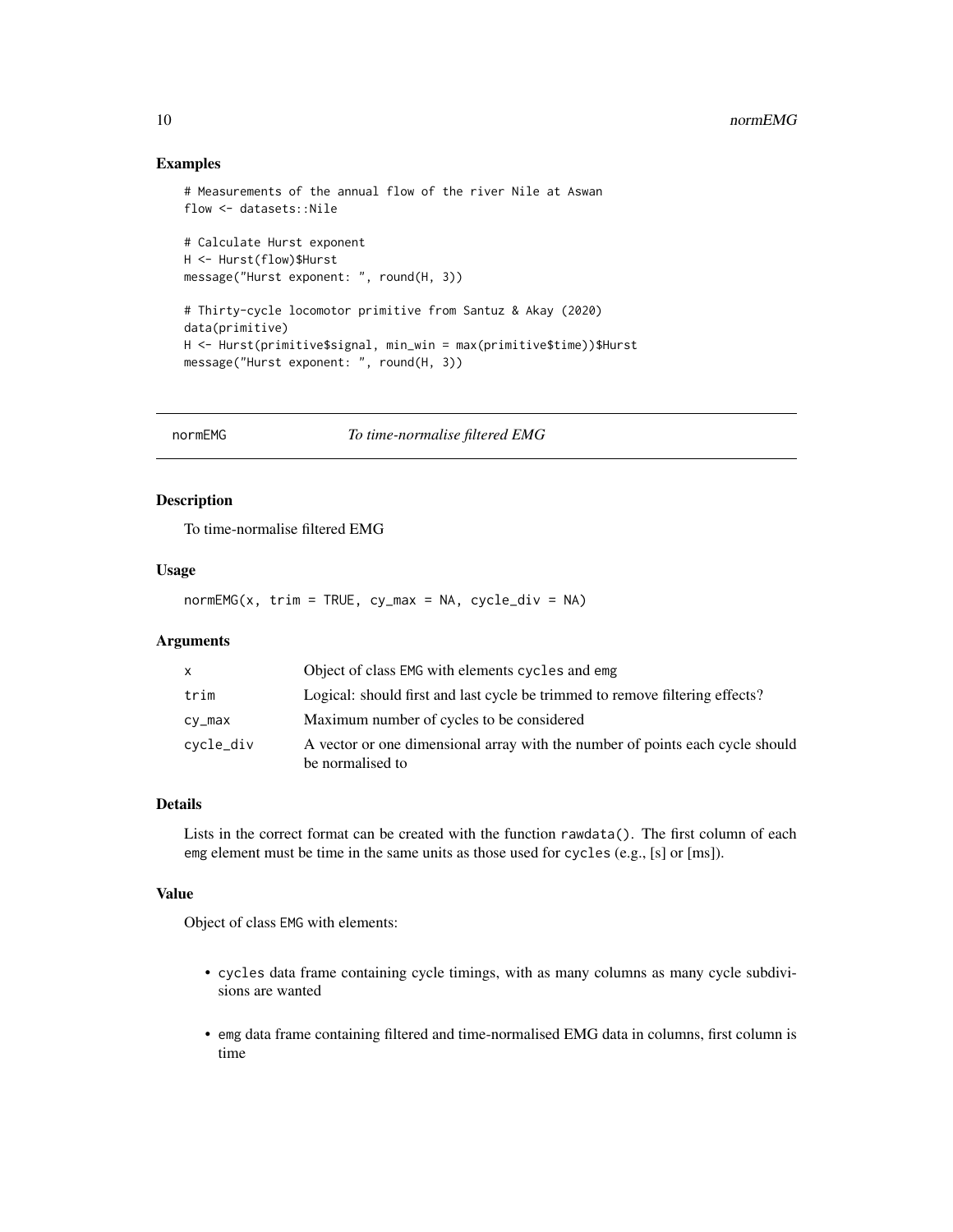#### <span id="page-10-0"></span>References

Santuz, A., Ekizos, A., Janshen, L., Baltzopoulos, V. & Arampatzis, A. On the Methodological Implications of Extracting Muscle Synergies from Human Locomotion. Int. J. Neural Syst. 27, 1750007 (2017).

#### Examples

```
# Load some data
data("RAW_DATA")
# Filter raw EMG
filtered_EMG <- lapply(RAW_DATA, function(x) {
  filterING(x, HPF = 50, HPo = 4, LPF = 20, LPo = 4)})
# Time-normalise filtered EMG, including three cycles and trimming first and last
norm_EMG <- lapply(filtered_EMG, function(x) {
  normEMG(
  x,
  cy_max = 3,
  cycle_div = c(100, 100))
})
```
plot\_classified\_syns *Plot muscle synergies*

#### Description

Plot muscle synergies

#### Usage

```
plot_classified_syns(
  x,
  dark_mode = FALSE,
  line\_size = 0.9,
  dot\_size = 0.1,
  line_col = "black",
  sd\_col = "grey80",condition = NA,
  show_plot = TRUE
\mathcal{L}
```

| x         | List of objects of class musclesyne Rgies (must be classified) |
|-----------|----------------------------------------------------------------|
| dark mode | To enable dark mode                                            |
| line_size | Line thickness                                                 |
| dot_size  | Dot size on motor modules                                      |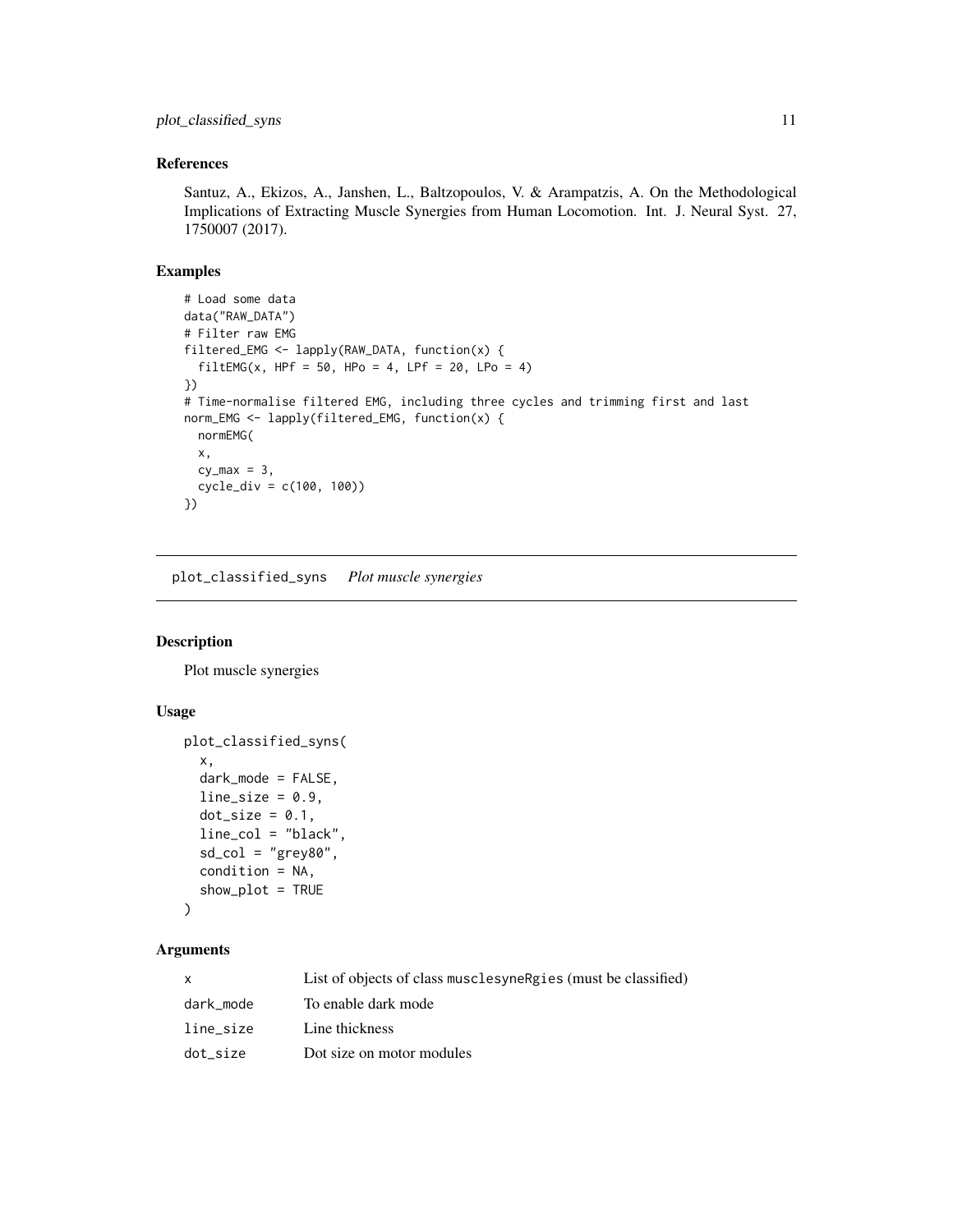<span id="page-11-0"></span>

| $line\_col$ | Line colour                                                                     |
|-------------|---------------------------------------------------------------------------------|
| sd col      | Standard deviation ribbon colour                                                |
| condition   | Character: the condition that is being analysed, for archiving purposes         |
| show_plot   | Logical, to decide whether plots should be plotted in the active graphic device |

#### Details

If show\_plot is TRUE (default) plots are also shown in the active graphic device. Plots can then be saved with the preferred export method, such as ggplot2::ggsave.

#### Value

Global plot containing the average classified muscle synergies and individual trials (motor modules) or standard deviations (motor primitives)

#### Examples

```
# Load some data
data(SYNS)
# Classify synergies with k-means
SYNS_classified <- classify_kmeans(SYNS)
# Save plot of classified synergies
pp <- plot_classified_syns(SYNS_classified,
  dark_mode = TRUE,
  line_col = "tomato1",
  sd\_col = "tomato4",condition = "TW",
  show_plot = FALSE
)
```
plot\_classified\_syns\_UMAP

*Plot 2D UMAP of muscle synergies*

#### Description

Plot 2D UMAP of muscle synergies

#### Usage

```
plot_classified_syns_UMAP(x, condition, show_plot = TRUE)
```

|           | List of objects of class musclesyne Rgies (must be classified)                  |
|-----------|---------------------------------------------------------------------------------|
| condition | Character: the condition that is being analysed, for archiving purposes         |
| show_plot | Logical, to decide whether plots should be plotted in the active graphic device |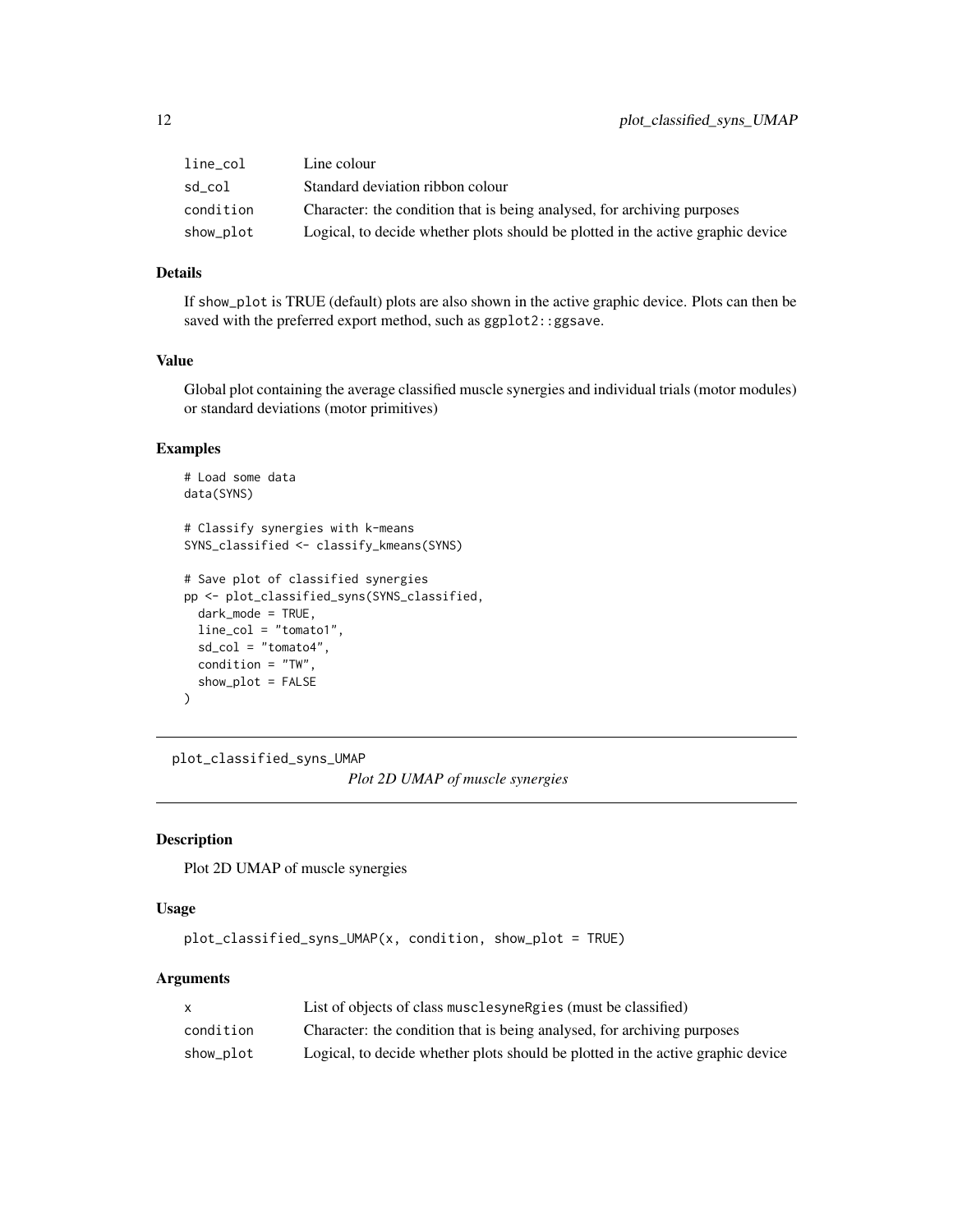#### <span id="page-12-0"></span>plot\_meanEMG 13

#### Details

If show\_plot is TRUE (default) plots are also shown in the active graphic device. Plots can then be saved with the preferred export method, such as ggplot2::ggsave.

#### Value

2D UMAP plot of classified synergies.

#### Examples

```
# Load some data
data(SYNS)
# Classify synergies with k-means
SYNS_classified <- classify_kmeans(SYNS)
# Save plot
pp <- plot_classified_syns_UMAP(SYNS_classified,
  condition = "TW",
  show_plot = FALSE
\overline{\phantom{a}}
```
plot\_meanEMG *Plot EMG averaged across all cycles*

#### Description

Plot EMG averaged across all cycles

#### Usage

```
plot_meanEMG(
  x,
  trial,
  row_number = NA,
  col_number = 1,
  dark_mode = FALSE,
  line\_size = 0.6,
  line_col = "black",
  show_plot = TRUE
)
```

| $\mathsf{x}$ | A data frame containing filtered EMG organised in columns           |
|--------------|---------------------------------------------------------------------|
| trial        | Character: the name of the considered trial, for archiving purposes |
| row_number   | How many rows should the final plot be divided into?                |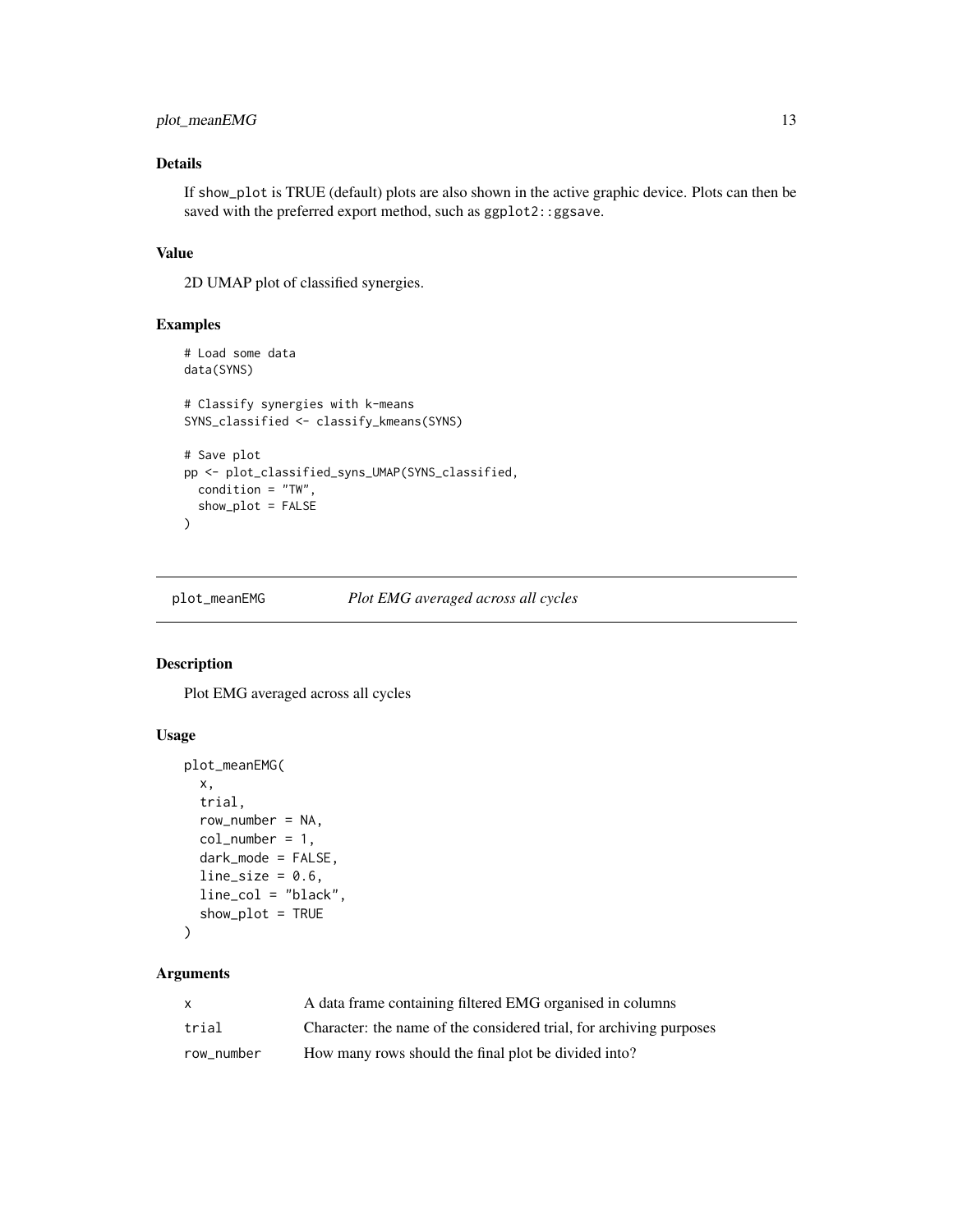<span id="page-13-0"></span>

| col_number | How many columns should the final plot be divided into?                         |
|------------|---------------------------------------------------------------------------------|
| dark_mode  | To enable dark mode                                                             |
| line_size  | Line thickness                                                                  |
| line_col   | Line colour                                                                     |
| show_plot  | Logical, to decide whether plots should be plotted in the active graphic device |

#### Details

If show\_plot is TRUE (default) plots are also shown in the active graphic device. Plots can then be saved with the preferred export method, such as ggplot2::ggsave.

#### Value

Exports average filtered and normalised EMG.

#### Examples

```
# Load some data
data(FILT_EMG)
# Save a plot of the only present trial with the average filtered and time-normalised EMG
pp <- plot_meanEMG(FILT_EMG[[1]],
 trial = names(FILT_EMG)[1],
 row_number = 4,
 col_number = 4,
 dark_mode = TRUE,
 line_col = "tomato3",
 show_plot = FALSE
)
```
plot\_rawEMG *Plot raw EMG*

#### Description

Plot raw EMG

#### Usage

```
plot_rawEMG(
  x,
  trial,
 plot_time = 3,
  start = 1,
  row_number = NA,
  col_number = 1,
  dark_mode = FALSE,
```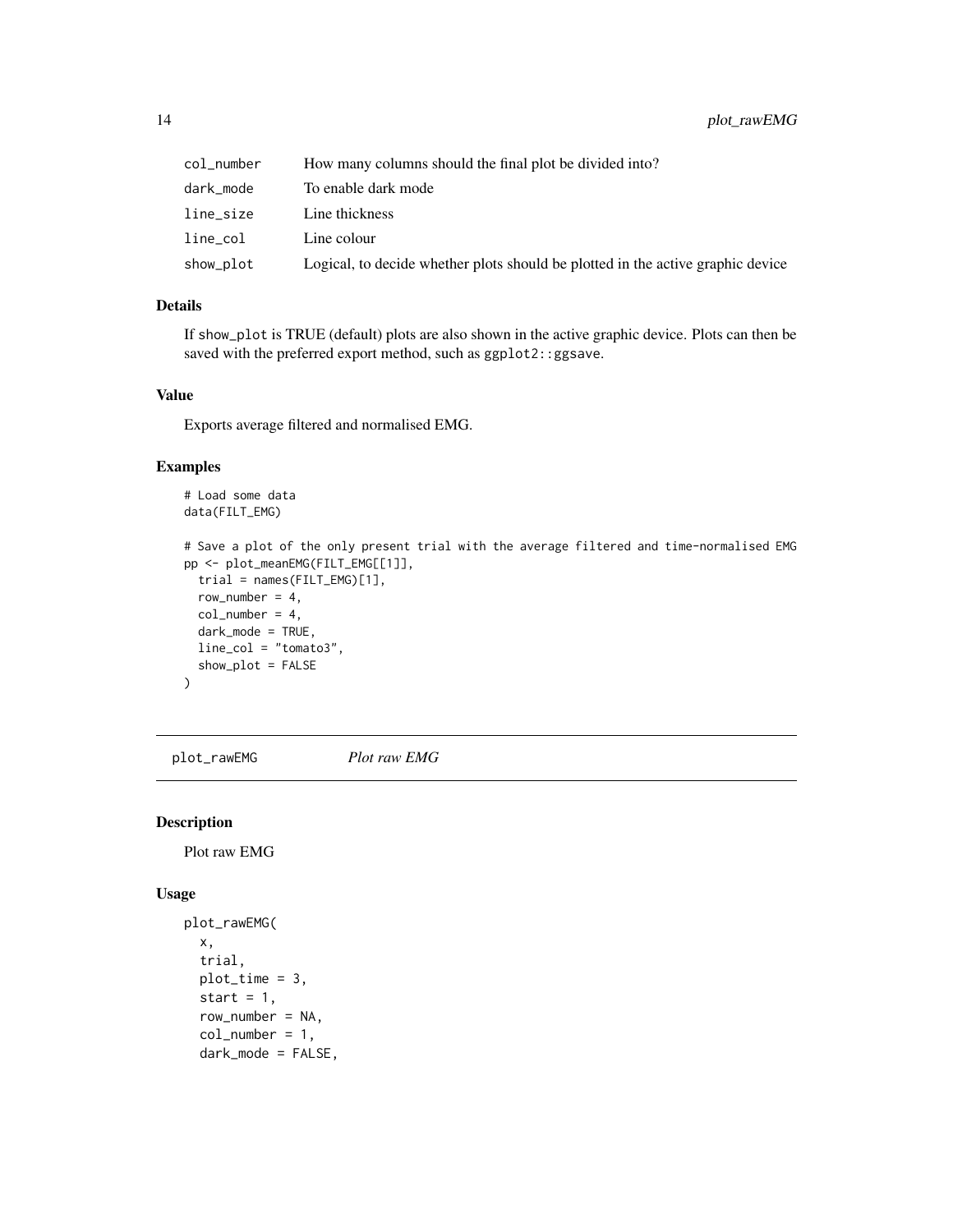#### plot\_rawEMG 15

```
line\_size = 0.3,
  line_col = "black",
  show_plot = TRUE
\mathcal{L}
```
#### Arguments

| $\mathsf{x}$ | Object of class EMG with elements cycles and emg                                |
|--------------|---------------------------------------------------------------------------------|
| trial        | Character: the name of the considered trial, for archiving purposes             |
| plot_time    | How many seconds of data should be plotted?                                     |
| start        | At which data point should the plot start?                                      |
| row_number   | How many rows should the final plot be divided into?                            |
| col_number   | How many columns should the final plot be divided into?                         |
| dark_mode    | To enable dark mode                                                             |
| line_size    | Line thickness                                                                  |
| line_col     | Line colour                                                                     |
| show_plot    | Logical, to decide whether plots should be plotted in the active graphic device |

#### Details

If show\_plot is TRUE (default) plots are also shown in the active graphic device. Plots can then be saved with the preferred export method, such as ggplot2::ggsave.

#### Value

Plots raw EMG trials of the specified length.

#### Examples

# Load some data

```
data(RAW_DATA)
# Save a plot with the first (and only) trial in RAW_DATA, first three seconds, in dark mode
plot_rawEMG(RAW_DATA[[1]],
 trial = names(RAW_DATA)[1],
 row_number = 4,
 col_number = 4,
  dark_mode = TRUE,
  line_col = "tomato3",
  show_plot = FALSE
\mathcal{L}
```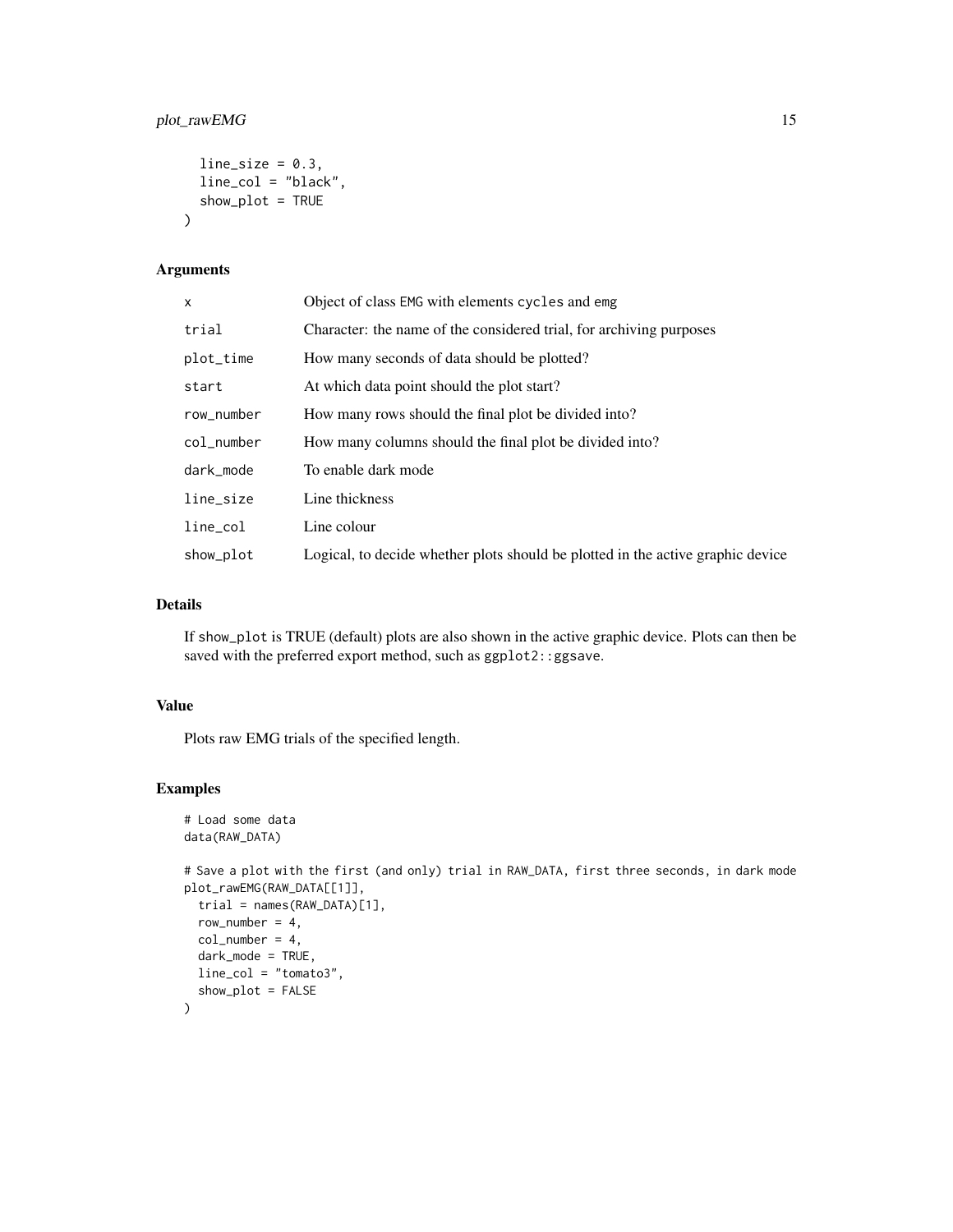<span id="page-15-0"></span>

Plot muscle synergies (individual trials)

#### Usage

```
plot_syn_trials(
  x,
 max_syns,
  trial,
  dark_mode = FALSE,
  line\_size = 0.6,
  line_col = "black",
  sd\_col = "grey80",show_plot = TRUE
)
```
#### Arguments

| X            | Object of class musclesyne Rgies                                                             |
|--------------|----------------------------------------------------------------------------------------------|
| max_syns     | Number of synergies to be plotted or how many rows should the final panel be<br>divided into |
| trial        | Character: the name of the considered trial, for archiving purposes                          |
| dark mode    | To enable dark mode                                                                          |
| line_size    | Line thickness                                                                               |
| $line_{col}$ | Line colour                                                                                  |
| sd_col       | Standard deviation ribbon colour                                                             |
| show_plot    | Logical, to decide whether plots should be plotted in the active graphic device              |

### Details

If show\_plot is TRUE (default) plots are also shown in the active graphic device. Plots can then be saved with the preferred export method, such as ggplot2::ggsave.

#### Value

Plots of the unclassified synergies, trial by trial.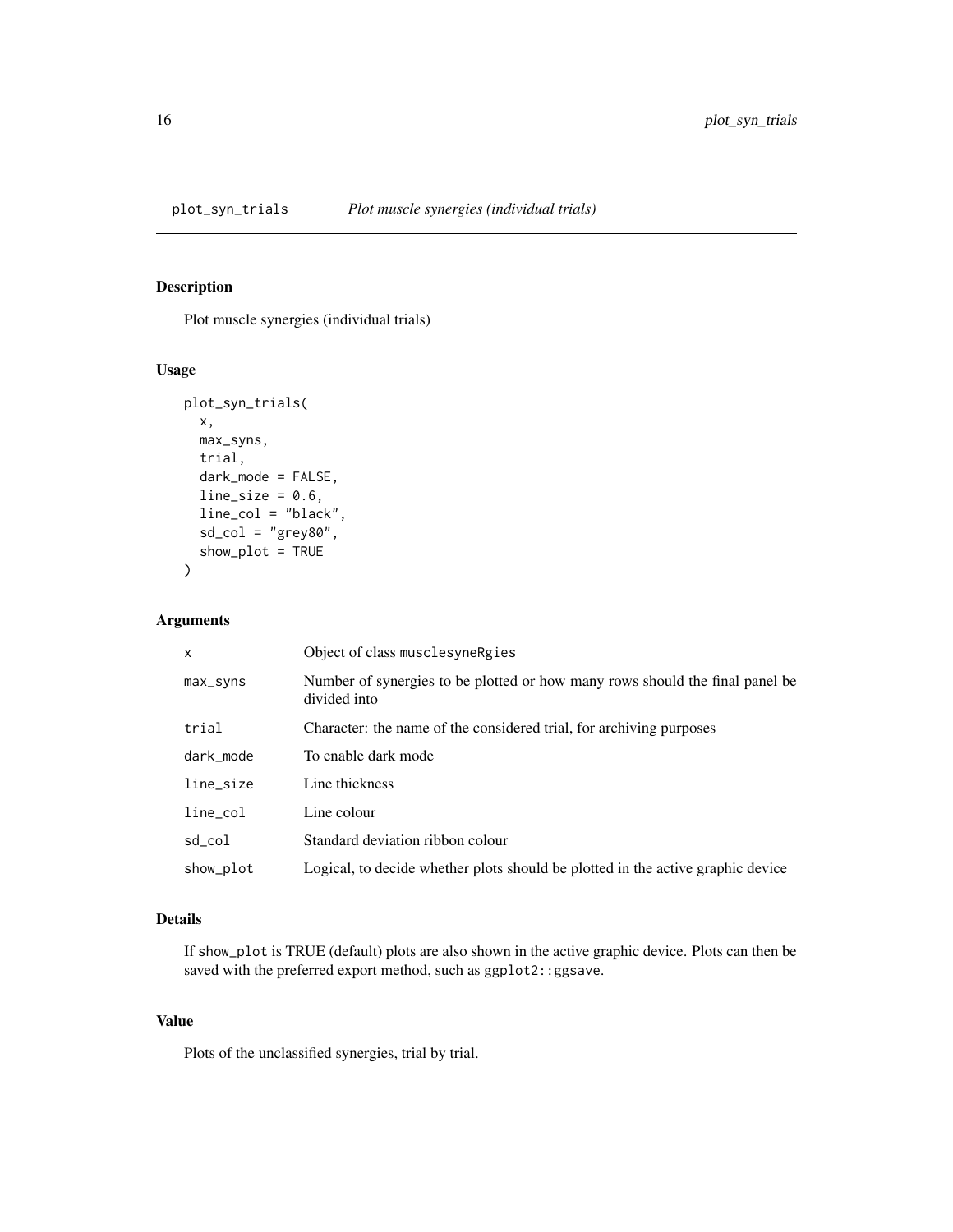#### <span id="page-16-0"></span>primitive the contract of the contract of the contract of the contract of the contract of the contract of the contract of the contract of the contract of the contract of the contract of the contract of the contract of the

#### Examples

```
# Load some data
data(SYNS)
# Find maximum number of synergies
max_syns <- max(unlist(lapply(SYNS, function(x) x$syns)))
# Save a plot with the first (and only, in this case) trial in the list
pp <- plot_syn_trials(SYNS[[1]],
 max_syns = max_syns,
 trial = names(SYNS)[1],
 dark_mode = TRUE,
 line\_size = 0.8,
 line_col = "tomato1",
  sd_col = "tomato4",
  show_plot = FALSE
\mathcal{L}
```
primitive *Single motor primitive example (30 cycles)*

#### Description

A data frame containing one motor primitive extracted from one wild type mouse walking on a treadmill.

#### Usage

primitive

#### Format

A data frame of two columns:

time Normalised time in points.

signal Motor primitive

#### Source

doi: [10.1152/jn.00360.2020](https://doi.org/10.1152/jn.00360.2020)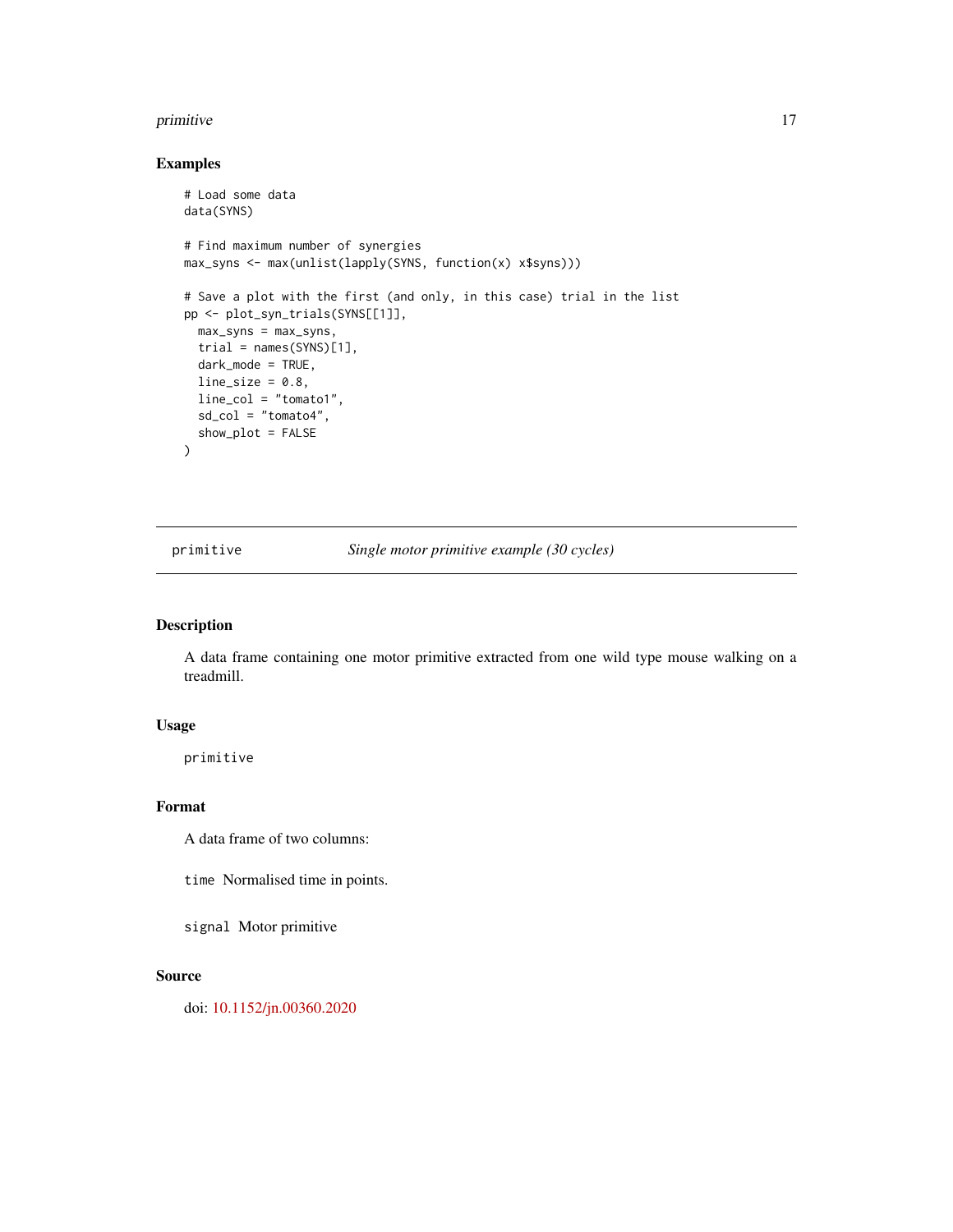<span id="page-17-0"></span>

A demo and incomplete musclesyneRgies object containing time info and three motor primitives extracted from one wild type mouse walking on a treadmill.

#### Usage

primitives

#### Format

A data frame of four columns:

time Normalised time in points.

Syn1 Motor primitive of synergy 1

Syn2 Motor primitive of synergy 2

Syn3 Motor primitive of synergy 3

#### Source

doi: [10.1152/jn.00360.2020](https://doi.org/10.1152/jn.00360.2020)

rawdata *Import ASCII data into R*

#### Description

Import ASCII data into R

#### Usage

```
rawdata(path_cycles = NA, path_emg = NA, header_cycles, header_emg = TRUE)
```

| path_cycles | Optional, path where cycle timing files are located                                    |
|-------------|----------------------------------------------------------------------------------------|
| path_emg    | Optional, path where raw EMG files are located                                         |
|             | header_cycles Logical, are the cycle-ASCII files containing a named header (optional)? |
| header_emg  | Logical, are the raw EMG-ASCII files containing a named header (they should)?          |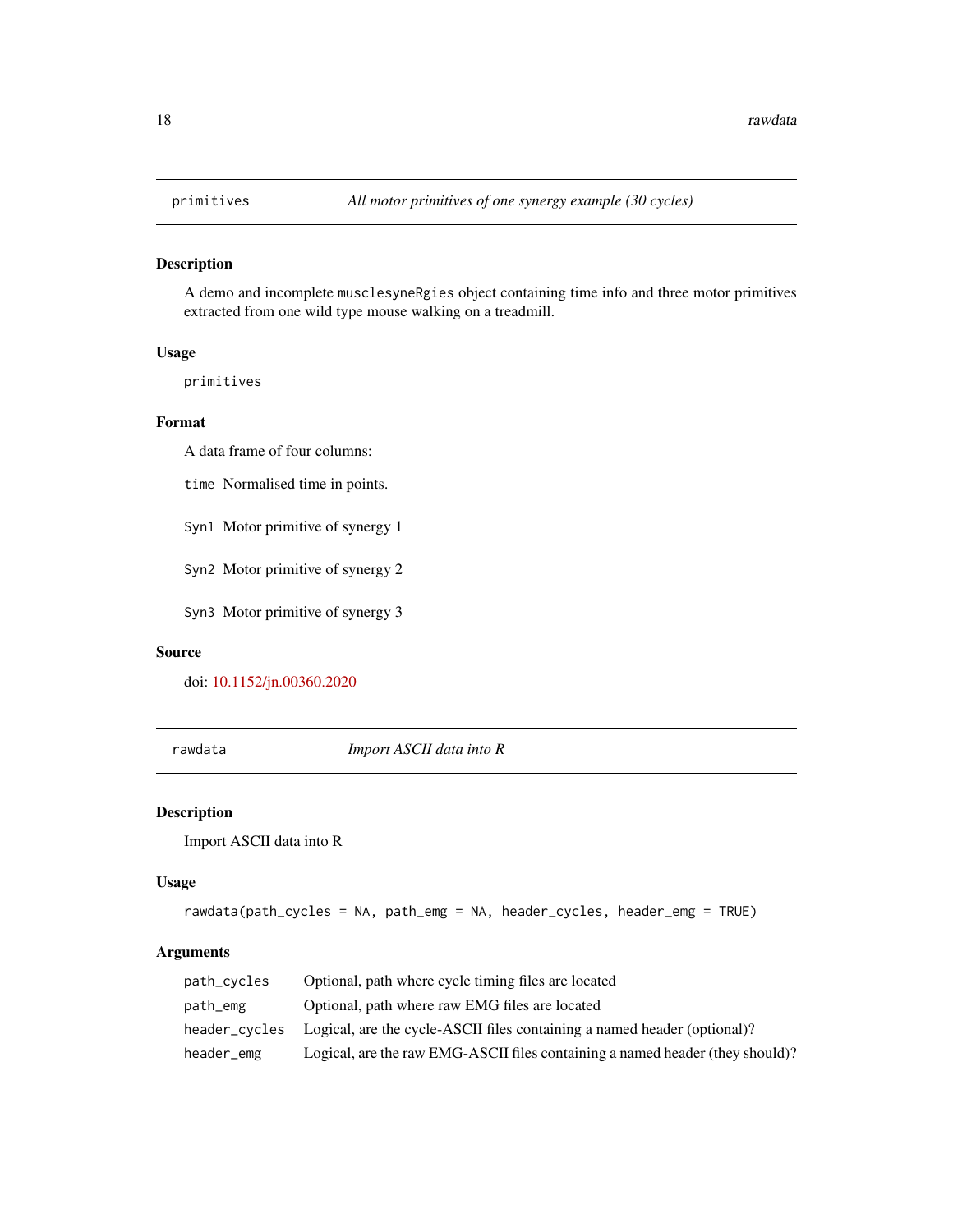#### rawdata 19

#### Details

Supported are tab- or comma-separated files readable through read.table() or read.csv(). The first column of each raw emg file must be time in the same units as those used for the cycle timings (e.g., [s] or [ms]).

#### Value

List of objects of class EMG, each with elements:

- cycles data frame containing cycle timings, with as many columns as many cycle subdivisions are wanted
- emg data frame containing raw EMG data in columns, first column must be time in the same units as in the cycle timings

#### Examples

```
# Load built-in data set
data("RAW_DATA")
# Get current working directory
data_path <- getwd()
data_path <- paste0(data_path, .Platform$file.sep)
# Create two conveniently-named subfolders if they don't already exist
# (if they exist, please make sure they're empty!)
dir.create("cycles", showWarnings = FALSE)
dir.create("emg", showWarnings = FALSE)
# Export ASCII data from built-in data set to the new subfolders
write.table(RAW_DATA[[1]]$cycles,
  file = paste0(data_path, "cycles", .Platform$file.sep, names(RAW_DATA)[1], ".txt"),
  sep = "\t", row.names = FALSE
\lambdawrite.table(RAW_DATA[[1]]$emg,
  file = paste0(data_path, "emg", .Platform$file.sep, names(RAW_DATA)[1], ".txt"),
  sep = "t", row.names = FALSE)
# Run the function to parse ASCII files into objects of class `EMG`
raw_data_from_files <- rawdata(
  path_cycles = paste0(data_path, "/cycles/"),
  path_emg = paste0(data_path, "/emg/"),
  header_cycles = FALSE
)
# Check data in the new folders if needed before running the following (will delete!)
# Delete folders
unlink("cycles", recursive = TRUE)
```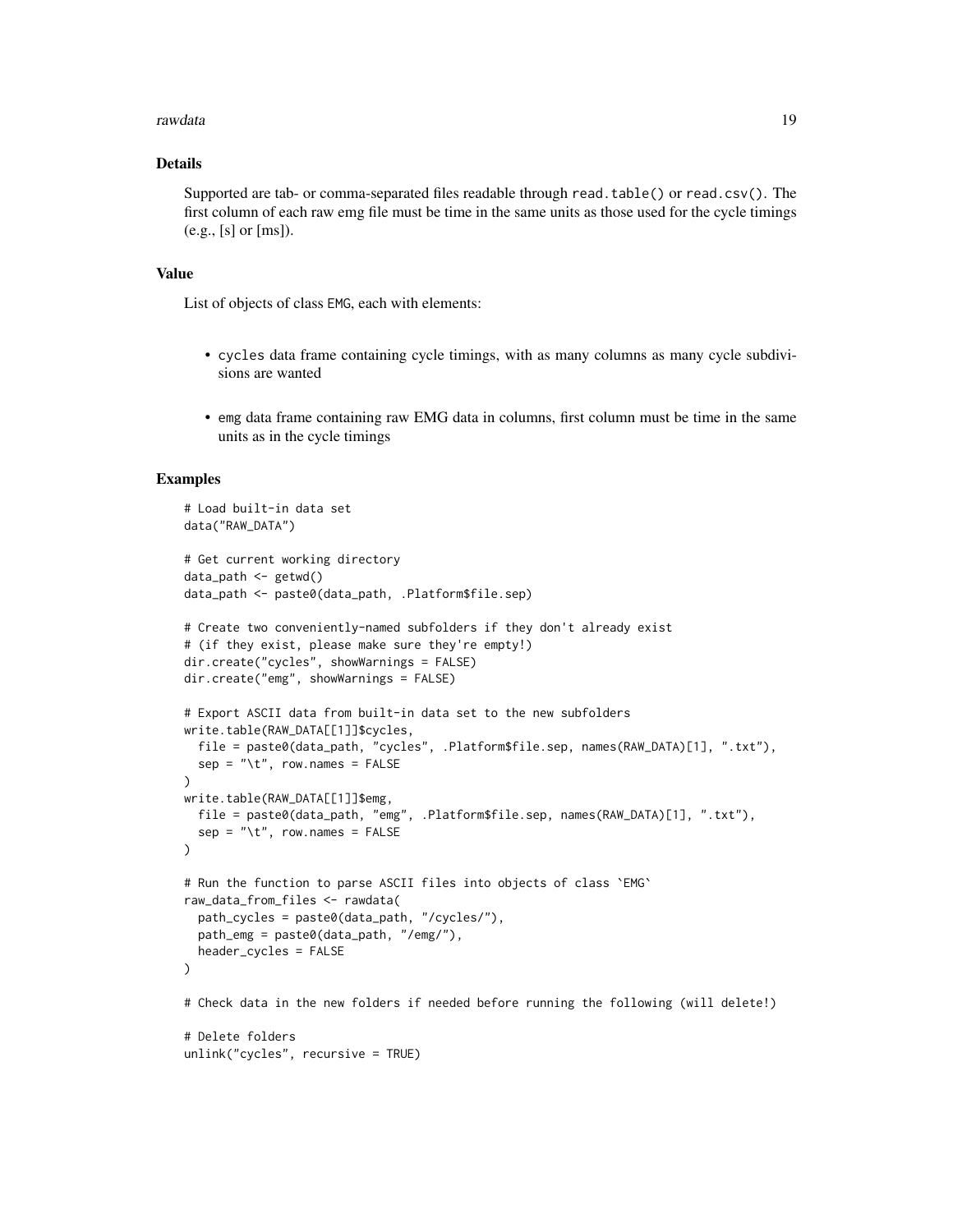```
unlink("emg", recursive = TRUE)
```
#### RAW\_DATA *Raw EMG example*

#### Description

A list containing electromyographic (EMG) human data from the right-side lower limb recorded during one walking trial.

#### Usage

RAW\_DATA

#### Format

A list containing one object of class EMG with elements cycles and emg, both data frames.

ID0012\_TW\_01 Object of class EMG containing the two following data frames:

cycles Gait cycle-timings, in seconds.

emg Raw EMG, first column is time in seconds, muscles named as:

ME=gluteus medius MA=gluteus maximus FL=tensor fasciae latae RF=rectus femoris VM=vastus medialis VL=vastus lateralis ST=semitendinosus BF=biceps femoris TA=tibialis anterior PL=peroneus longus GM=gastrocnemius medialis GL=gastrocnemius lateralis SO=soleus

#### Source

doi: [10.1016/j.isci.2019.100796](https://doi.org/10.1016/j.isci.2019.100796)

<span id="page-19-0"></span>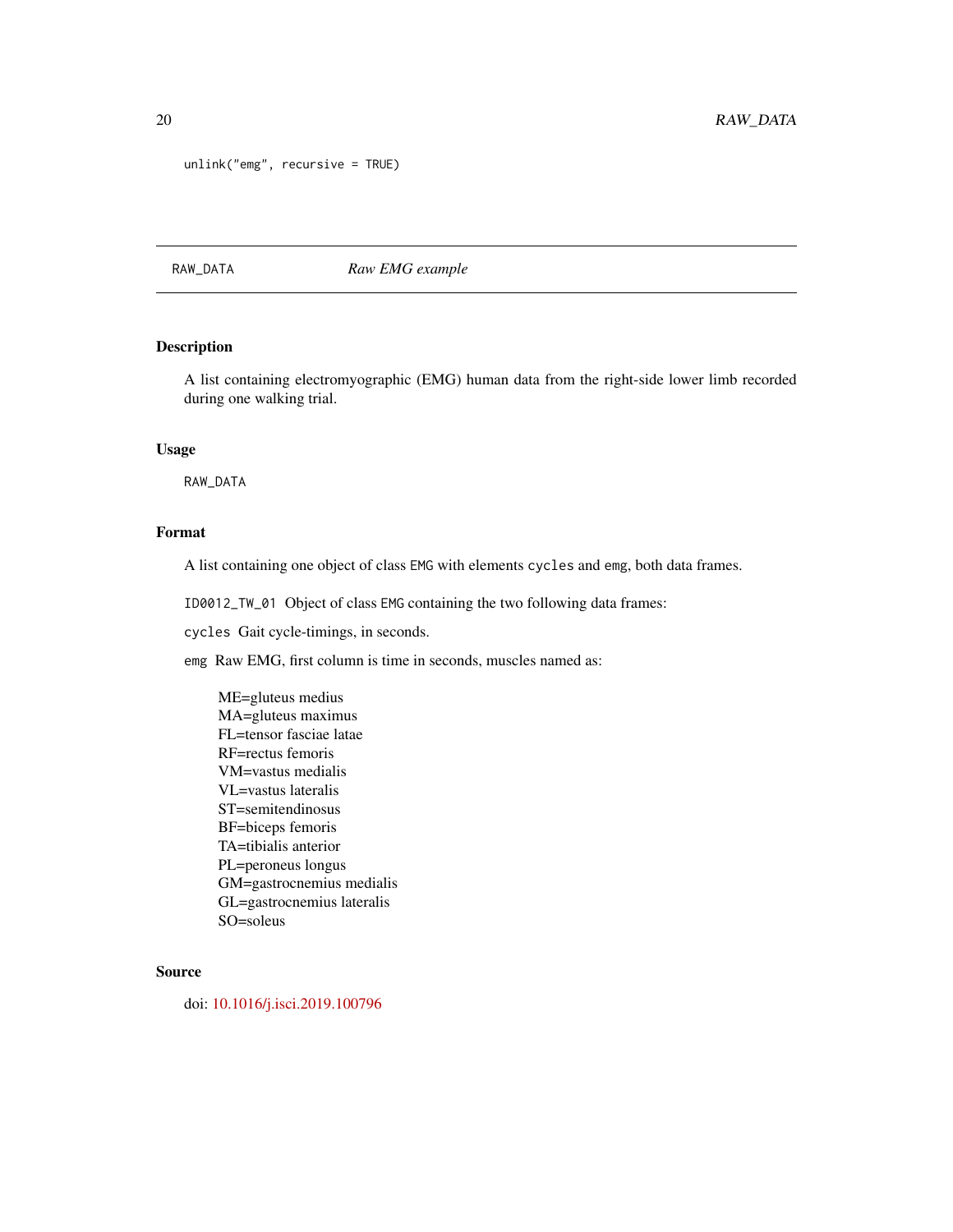<span id="page-20-0"></span>

Short-term maximum Lyapunov exponents

#### Usage

```
sMLE(synergies, mean_period, future_pts, norm, pts, R2_threshold = 0.9)
```
#### Arguments

| synergies    | A musclesyne Rgies object                                                                                                                                            |
|--------------|----------------------------------------------------------------------------------------------------------------------------------------------------------------------|
| mean_period  | To locate the nearest neighbour of each point on the state space trajectory                                                                                          |
| future_pts   | To limit the number of points "in the future" that are being searched                                                                                                |
| norm         | Type of normalisation ("u" for minimum subtraction and normalisation to the<br>maximum, "z" for subtracting the mean and then divide by the standard devia-<br>tion) |
| pts          | Minimum number of points needed to linearly approximate the first part of the<br>divergence curve                                                                    |
| R2_threshold | Threshold for calculating the slope of the divergence curve                                                                                                          |

#### Details

The mean period is intended to exclude temporally close points. In gait, values are usually plus/minus half gait cycle. Future points usually correspond in gait to one to two gait cycles. Please consider that a sufficient amount of cycles in order to compute meaningful sMLE. For locomotor primitives, 30 gait cycles have been shown to be sensitive to perturbations (Santuz et al. 2020). However, in the more classical and widespread use on kinematic data, more are usually needed (Kang and Dingwell, 2006).

#### Value

A list with elements:

- divergences containing the average logarithmic divergence curve
- sMLE the short-term Maximum Lyapunov exponent
- R2 the goodness of fit of the most linear part of the divergence curve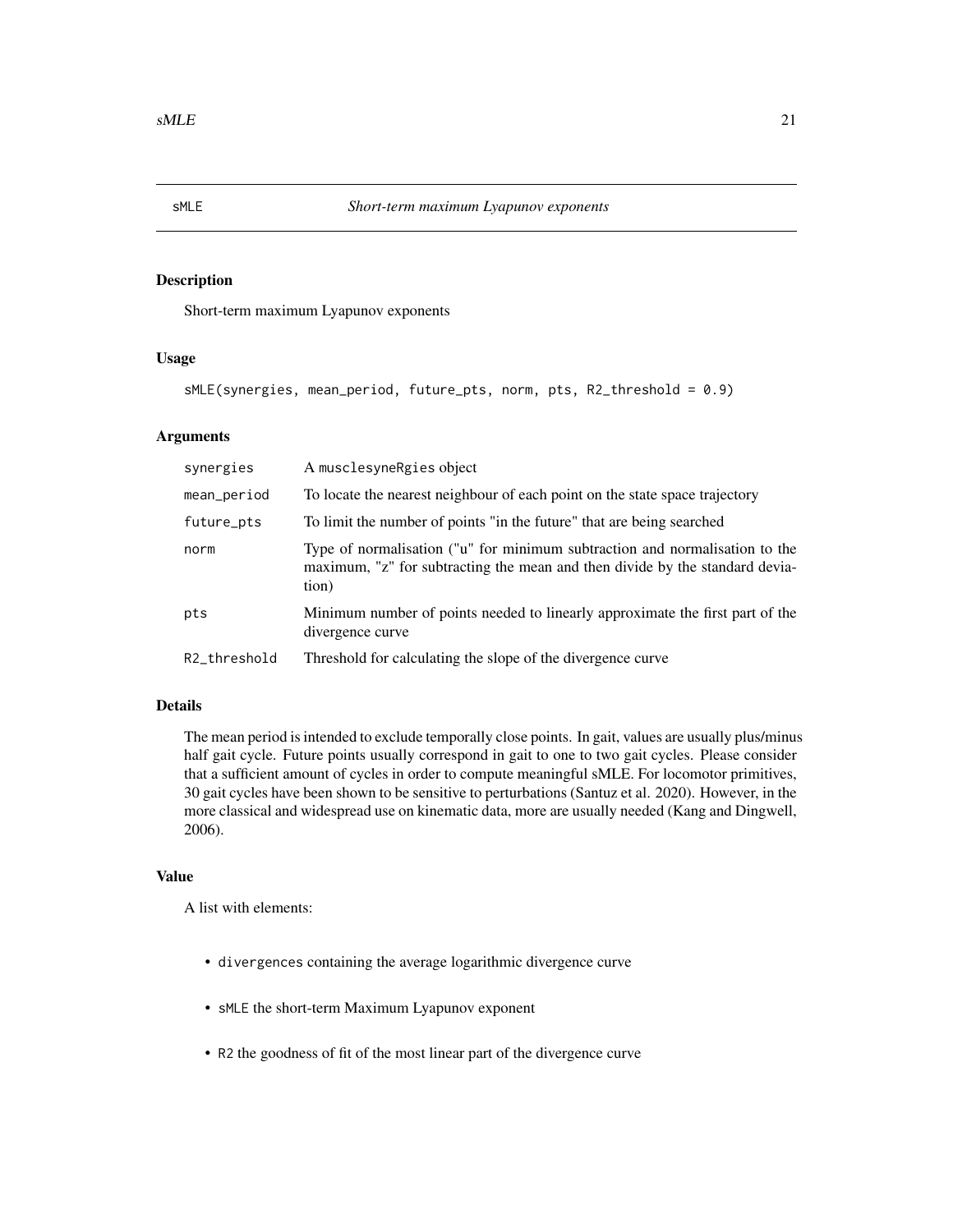#### <span id="page-21-0"></span>References

Rosenstein, M.T., Collins, J.J., and De Luca, C.J. (1993). A practical method for calculating largest Lyapunov exponents from small data sets. Phys. D 65, 117–134.

Santuz A, Brüll L, Ekizos A, Schroll A, Eckardt N, Kibele A, et al. Neuromotor Dynamics of Human Locomotion in Challenging Settings. iScience. 2020;23: 100796.

Kang H.G., and Dingwell J.B. (2006). Intra-session reliability of local dynamic stability of walking. Gait Posture. 24(3) 386-390.

#### Examples

```
# Load some primitives
data("primitives")
# Calculate sMLE of motor primitives in the muscle synergy space
short_term_MLE <- sMLE(primitives,
 mean_period = 80,
 future_pts = 200,
 norm = "z",pts = 30)
```
subsetEMG *Subset raw EMG*

#### Description

Subset raw EMG

#### Usage

```
subsetEMG(x, cy_max, cy\_start = 1)
```
#### Arguments

| $\mathsf{x}$ | Objects of class EMG with elements cycles and emg |
|--------------|---------------------------------------------------|
| cy_max       | Maximum number of cycles to be considered         |
| cy_start     | From which cycle should the subset begin?         |

#### Details

Lists in the correct format can be created with the function rawdata(). The first column of each emg element must be time in the same units as those used for cycles (e.g., [s] or [ms]). For locomotion, thirty cycles are enough for proper synergy extraction (Oliveira et al. 2014).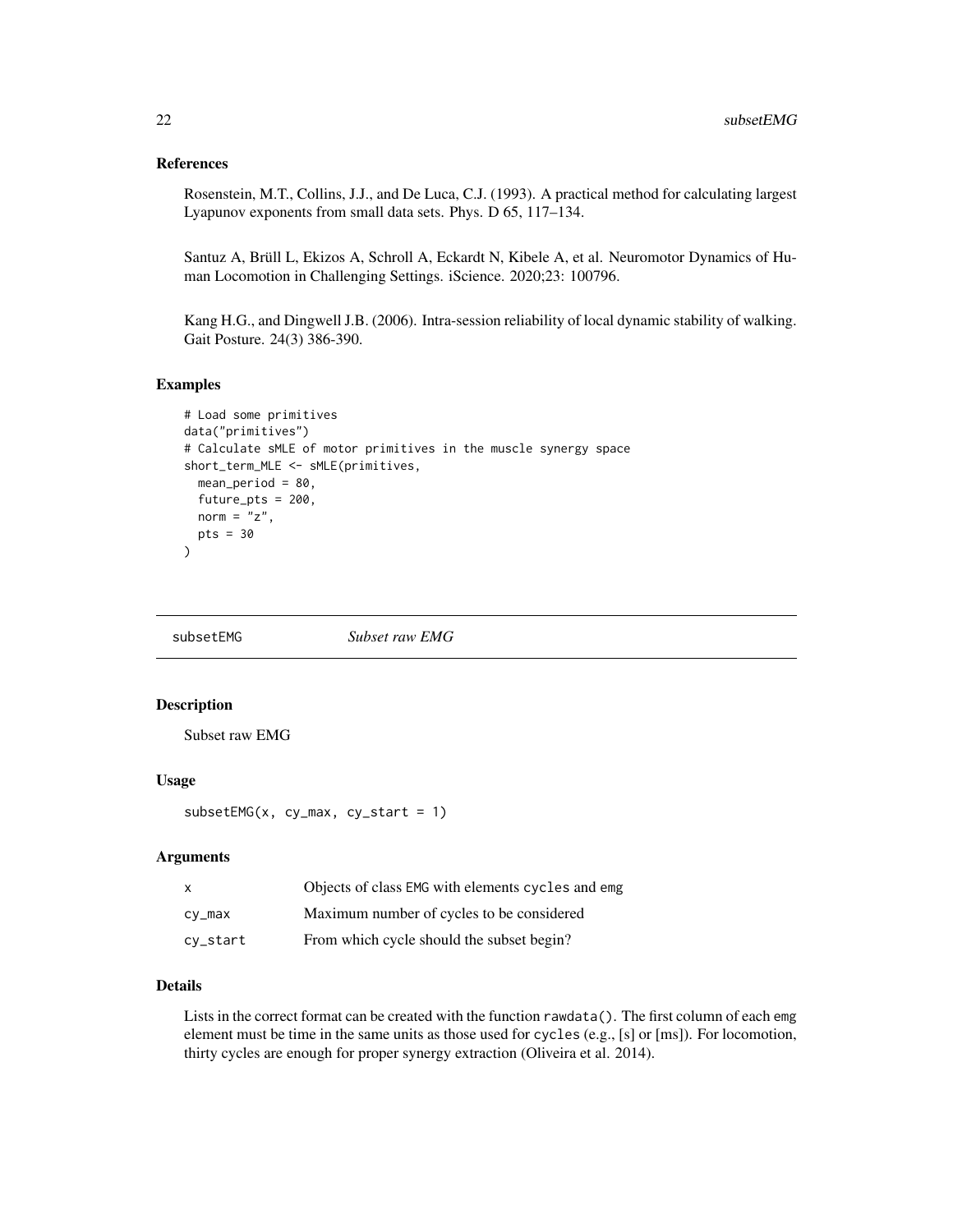#### <span id="page-22-0"></span> $SYNS$  23

#### Value

Object of class EMG with elements:

- cycles data frame containing cycle timings, with as many columns as many cycle subdivisions are wanted
- emg data frame containing raw EMG data in columns, first column is time

#### References

Oliveira, A. S. C., Gizzi, L., Farina, D. & Kersting, U. G. Motor modules of human locomotion: influence of EMG averaging, concatenation, and number of step cycles. Front. Hum. Neurosci. 8, 335 (2014).

#### Examples

```
# Load some data
data("RAW_DATA")
# Subset example raw data to the first 3 cycles
RAW_DATA_sub <- lapply(
 RAW_DATA,
 function(x) {
    subsetEMG(x,
      cy_max = 3,
      cy_start = 1)
 }
)
```
SYNS *Muscle synergies example*

#### **Description**

A list created by synsNMF containing muscle synergies extracted from 15 humans walking on a treadmill.

#### Usage

SYNS

#### Format

A list containing 15 objects of class musclesyneRgies, each of which represents a walking trial from a different person.

ID0012\_TW\_01 ID0001\_TW\_01 ID0002\_TW\_01 ID0003\_TW\_01 ID0004\_TW\_01 ID0005\_TW\_01 ID0006\_TW\_01 ID0007\_TW\_01 ID0008\_TW\_01 ID0009\_TW\_01 ID0010\_TW\_01 ID0011\_TW\_01 ID0012\_TW\_01 ID0013\_TW\_01 ID0014\_TW\_01 ID0015\_TW\_01 Objects of class musclesyneRgies containing the following items: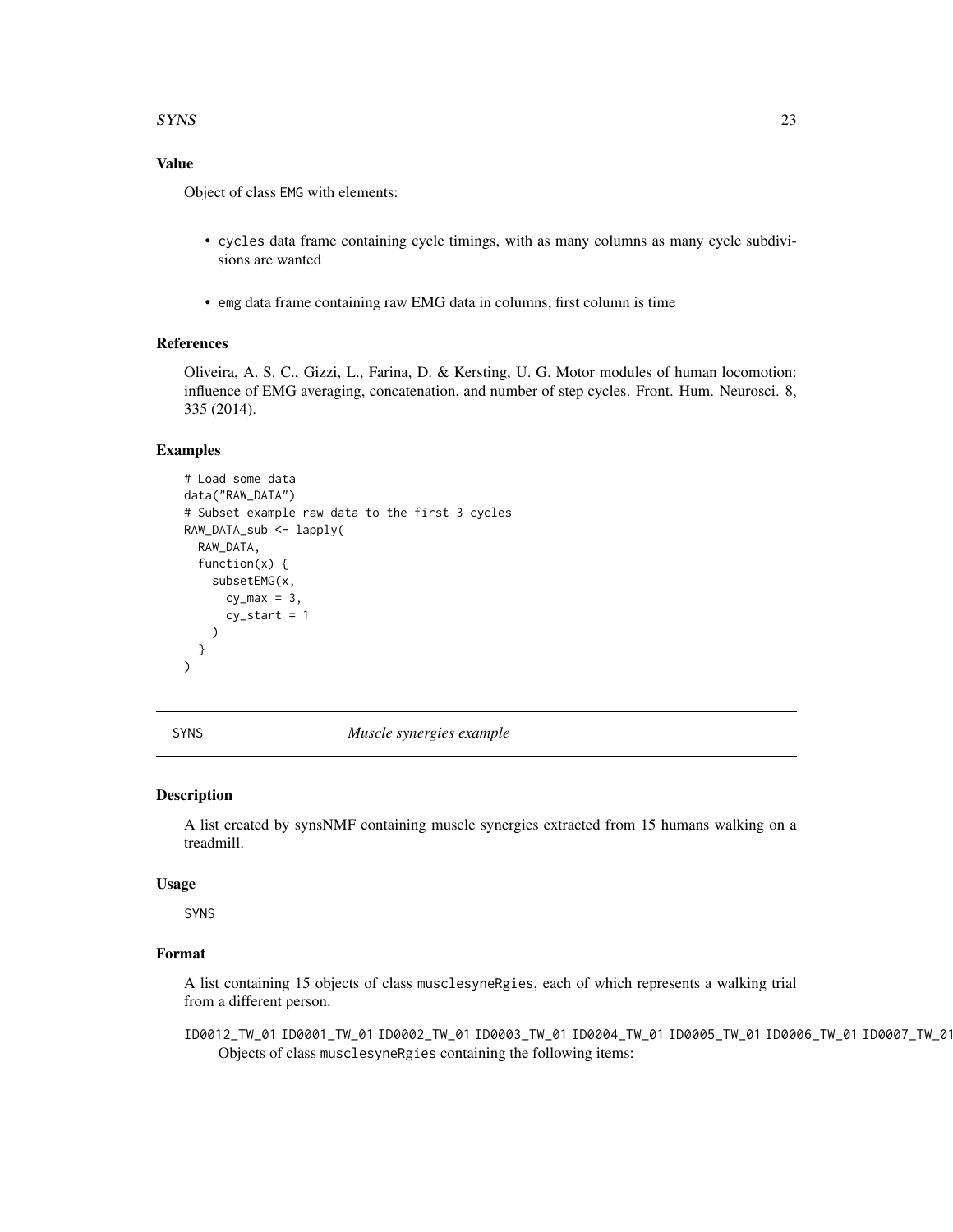#### <span id="page-23-0"></span>24 synsNMF

- M Motor modules (time-invariant coefficients)
- P Motor primitives (time-dependent coefficients)
- V Original data, muscles named as:

ME=gluteus medius MA=gluteus maximus FL=tensor fasciae latae RF=rectus femoris VM=vastus medialis VL=vastus lateralis ST=semitendinosus BF=biceps femoris TA=tibialis anterior PL=peroneus longus GM=gastrocnemius medialis GL=gastrocnemius lateralis SO=soleus

Vr Reconstructed data, muscles named as in Vr

iterations Number of iterations to convergence

R2 Quality of reconstruction (coefficient of determination)

classification Classification type (e.g., none, k-means, NMF, etc.)

#### Source

doi: [10.1016/j.isci.2019.100796](https://doi.org/10.1016/j.isci.2019.100796)

synsNMF *Non-negative matrix factorisation*

#### Description

Non-negative matrix factorisation

#### Usage

```
synsNMF(
  V,
 R2_target = 0.01,
  runs = 5,
 max\_iter = 1000,
 last\_iter = 20,
 MSE\_min = 1e-04,
  fixed_syns = NA
)
```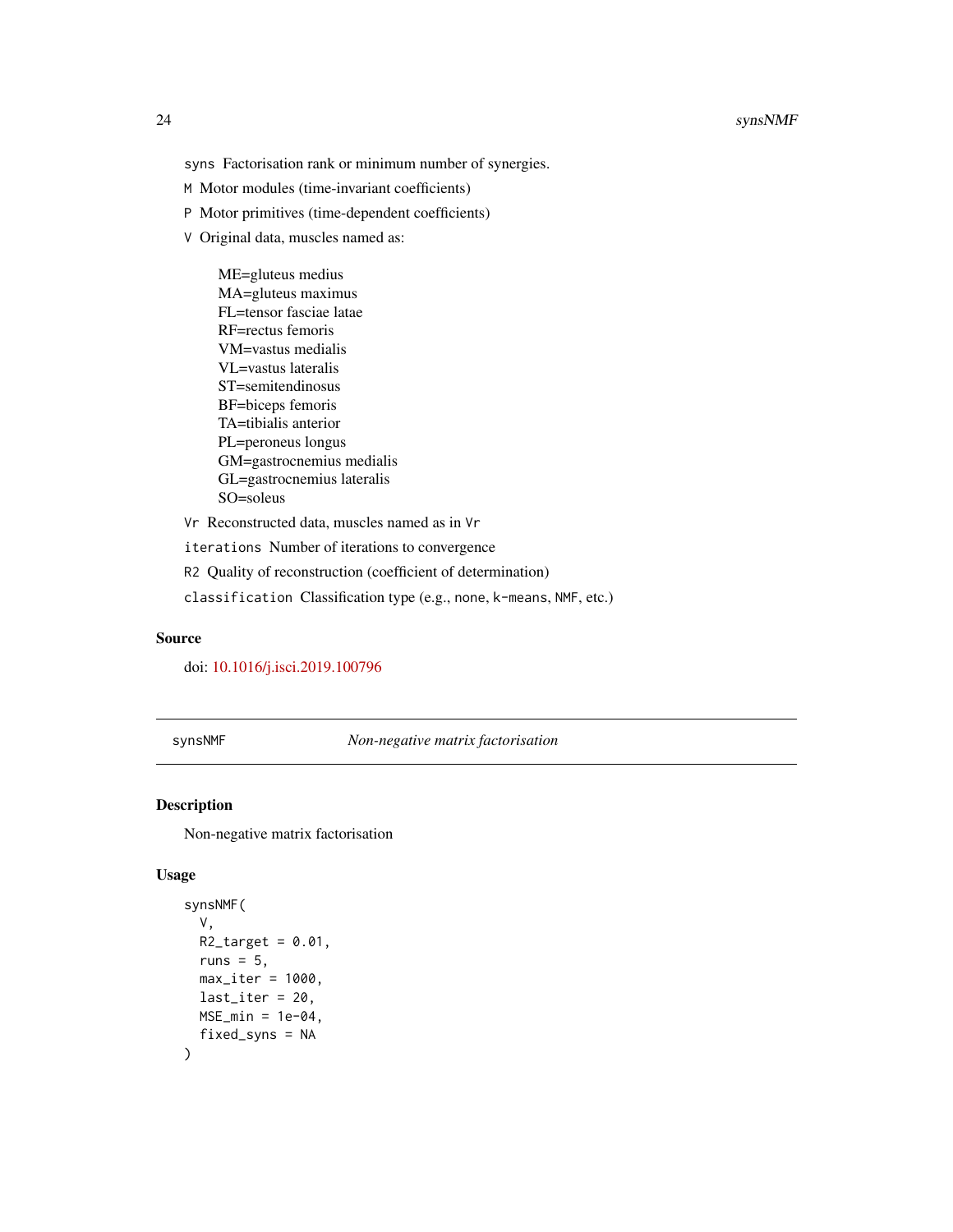#### $synsNMF$  25

#### Arguments

| $\vee$                 | EMG data frame to be reconstructed, usually filtered and time-normalised                                 |
|------------------------|----------------------------------------------------------------------------------------------------------|
| R2_target              | Threshold to stop iterations for a certain factorisation rank                                            |
| runs                   | Number of repetitions for each rank to avoid local minima                                                |
| $max$ <sub>-iter</sub> | Maximum number of iterations allowed for each rank                                                       |
| last_iter              | How many of the last iterations should be checked before stopping?                                       |
| MSE_min                | Threshold on the mean squared error to choose the factorisation rank or mini-<br>mum number of synergies |
| fixed_syns             | To impose the factorisation rank or number of synergies                                                  |

#### Details

The first column of V must always contain time information.

#### Value

Object of class musclesyneRgies with elements:

- syns factorisation rank or minimum number of synergies
- M motor modules (time-invariant coefficients)
- P motor primitives (time-dependent coefficients)
- V original data
- Vr reconstructed data
- iterations number of iterations to convergence
- R2 quality of reconstruction (coefficient of determination)
- rank\_type was the rank fixed or variable?
- classification classification type (e.g., none, k-means, NMF, etc.)

#### References

Lee, D. D. & Seung, H. S. Learning the parts of objects by non-negative matrix factorization. Nature 401, 788-91 (1999).

Santuz, A., Ekizos, A., Janshen, L., Baltzopoulos, V. & Arampatzis, A. On the Methodological Implications of Extracting Muscle Synergies from Human Locomotion. Int. J. Neural Syst. 27, 1750007 (2017).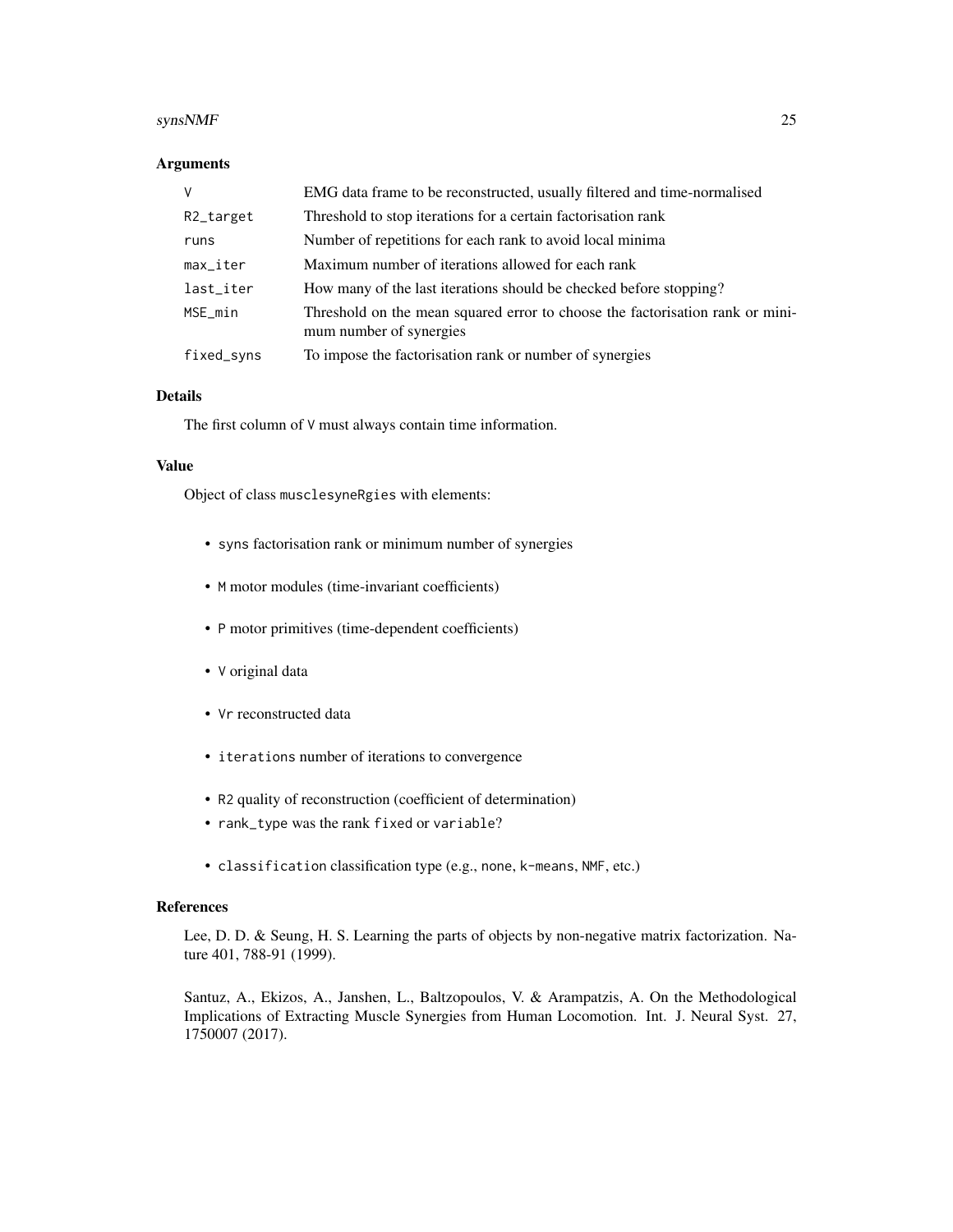Févotte, C., Idier, J. Algorithms for Nonnegative Matrix Factorization with the Beta-Divergence Neural Computation 23, 9 (2011).

#### Examples

```
# Note that for bigger data sets one might want to run computation in parallel
# Load some data
data(FILT_EMG)
# Extract synergies (careful, rank is imposed here!)
SYNS <- lapply(FILT_EMG, synsNMF, fixed_syns = 4)
```